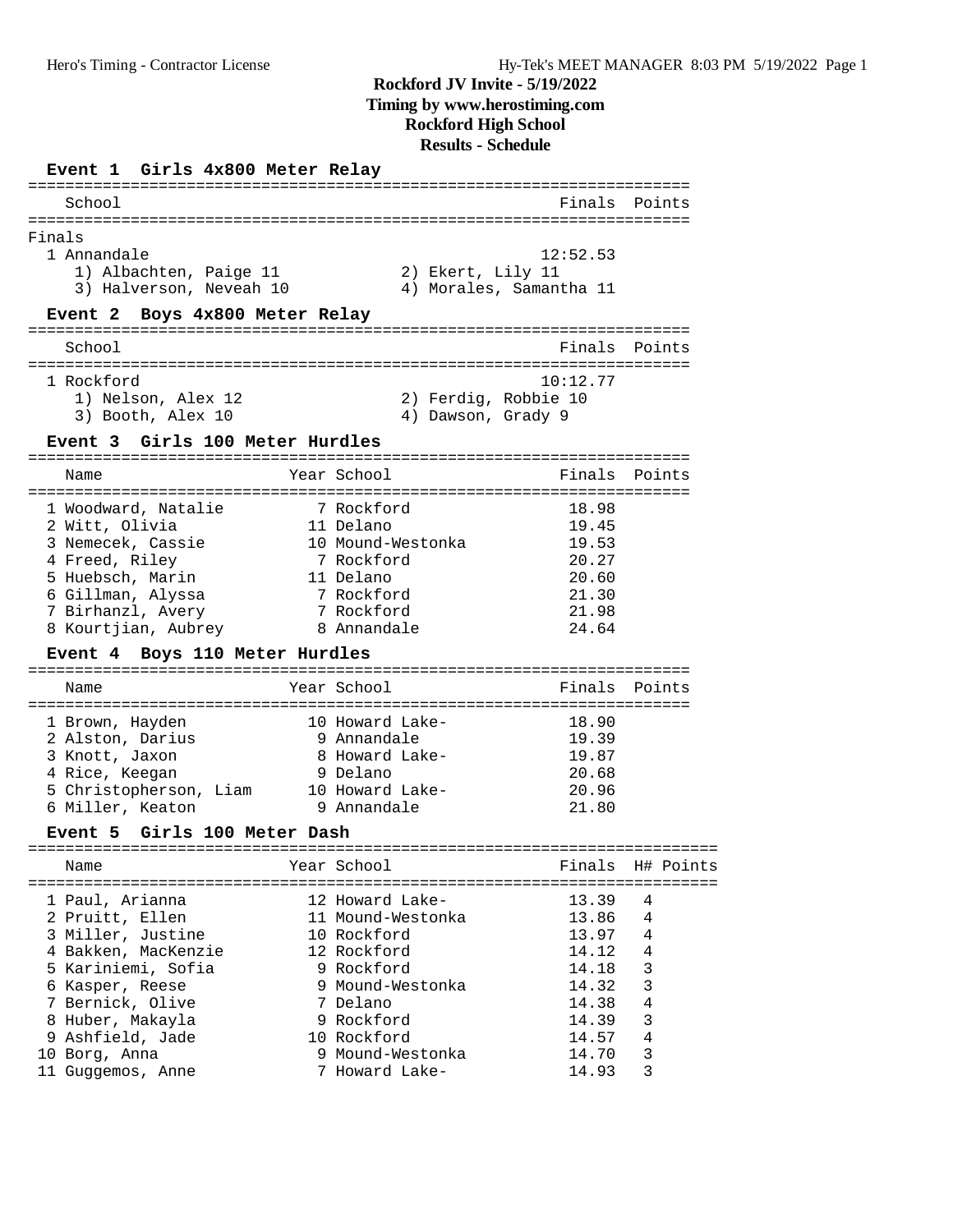# **Rockford JV Invite - 5/19/2022 Timing by www.herostiming.com**

# **Rockford High School**

# **Results - Schedule**

# **....Event 5 Girls 100 Meter Dash**

| 12 Lee, Maria         | 9 Delano          | 14.96 | 3            |
|-----------------------|-------------------|-------|--------------|
| 13 Westberg, Megan    | 10 Delano         | 15.22 | 3            |
| 14 Lockwood, Natalie  | 7 Rockford        | 15.25 | 2            |
| 15 Peterson, Olivia   | 9 Rockford        | 15.40 | 3            |
| 16 Nee, Isabelle      | 9 Delano          | 15.73 | 2            |
| 17 Rashleger, Claire  | 9 Mound-Westonka  | 16.09 | $\mathbf{1}$ |
| 18 Putnam, Ellie      | 9 Mound-Westonka  | 16.21 | $\mathbf{1}$ |
| 19 Thiemann, Autumn   | 12 Howard Lake-   | 16.37 | 2            |
| 20 Paul, Brianna      | 9 Howard Lake-    | 16.62 | 2            |
| 21 Sullivan, Adrianna | 9 Mound-Westonka  | 16.66 | 2            |
| 22 Trefz, Ina         | 12 Annandale      | 16.95 | 2            |
| 23 Schmidt, Ally      | 7 Howard Lake-    | 17.18 | $\mathbf{1}$ |
| -- Michalski, Mikayla | 12 Annandale      | SCR   | 2            |
| -- Miner, Natalie     | 10 Mound-Westonka | SCR   | 4            |
| -- Palacios, Miah     | 7 Annandale       | SCR   | 4            |
| -- Carreras, Marta    | 12 Annandale      | SCR   | 2            |

# **Event 6 Boys 100 Meter Dash**

| Name                                     | Year School Tinals H# Points        |       |                |        |
|------------------------------------------|-------------------------------------|-------|----------------|--------|
|                                          |                                     |       |                |        |
| 1 Rudolph, Alex                          | 12 Delano                           | 12.73 | 5              |        |
| 2 Edmonson, Ashton                       | 11 Annandale                        | 12.75 | 6              |        |
| 3 Sundberg, Alex                         | 9 Annandale                         | 12.91 | 6              |        |
| 4 Sandoval, Bryan 12 Rockford            |                                     | 12.97 | $\epsilon$     |        |
| 5 Blume, Tanner                          | 9 Mound-Westonka 12.98              |       | 5              |        |
| 6 Schuman, Ryan                          | 9 Rockford                          | 13.07 | $\epsilon$     |        |
| 7 Larson, Dalton 9 Rockford              |                                     | 13.15 | 5              |        |
| 8 Boe, Theophilus 11 Mound-Westonka      |                                     | 13.20 | $\overline{4}$ |        |
| 9 Rasset, Vince                          | 10 Annandale                        | 13.24 | 5              |        |
| 10 Nordstrom, Matthew 9 Mound-Westonka   |                                     | 13.25 | 5              |        |
| 11 Beck, Kohlton<br>11 Delano            |                                     | 13.27 | 3              |        |
| 12 Hulzebos, Jack                        | 10 Mound-Westonka                   | 13.29 | $\mathbf{1}$   |        |
| 13 Robinson, Mclane       9 Howard Lake- |                                     | 13.40 | 4              | 13.394 |
| 14 Hargarten, Mason                      | 9 Delano                            | 13.40 | 5              | 13.400 |
| 15 Hohenstein, Jack                      | 9 Delano                            | 13.49 | 6              |        |
| 16 Roe, Zach                             | 9 Annandale                         | 13.57 | 5              |        |
| 17 Cruz, Bradley                         | 7 Rockford                          | 13.68 | $\overline{2}$ |        |
|                                          | 7 Howard Lake-                      | 13.73 | $\overline{4}$ |        |
| 18 Penkert, Jesse<br>19 Kloss, Grant     | 9 Rockford                          | 13.74 | $\overline{4}$ |        |
| 20 Rice, Corey                           | 9 Rockfor<br>9 Delano               | 13.79 | $\overline{4}$ |        |
| 21 Smith, Tommy                          | 9 Rockford                          | 13.83 | $\overline{4}$ |        |
| 22 Totz, Mason                           | 11 Annandale                        | 13.87 | 3              |        |
| 23 Hitchings, Jackson                    | 9 Delano                            | 13.94 | $\overline{4}$ |        |
| 24 Seemann, John                         | 9 Mound-Westonka<br>10 Howard Lake- | 13.97 | $\mathbf 1$    |        |
| 25 Cruz, Aidan                           |                                     | 14.04 | $\epsilon$     |        |
| 26 Zuniga, Alan                          | 9 Mound-Westonka                    | 14.25 | $\overline{3}$ |        |
| 27 Broberg, Justin                       | 11 Rockford                         | 14.36 | $\overline{3}$ |        |
| 28 Bode, Parker                          | 9 Rockford                          | 14.42 | 3              |        |
| 29 Lansing, Michael 39 Annandale         |                                     | 14.55 | $\overline{2}$ | 14.544 |
| 30 Orenge, Jacob                         | 9 Mound-Westonka                    | 14.55 | $\overline{3}$ | 14.550 |
| 31 Sheldon, Alex                         | 9 Annandale                         | 14.68 | $\overline{a}$ |        |
| 32 Boecker, Jack                         | 9 Rockford                          | 14.78 | $\overline{2}$ |        |
| 33 Garcia, Michael                       | 9 Howard Lake-                      | 14.95 | $\mathbf{1}$   | 14.943 |
|                                          |                                     |       |                |        |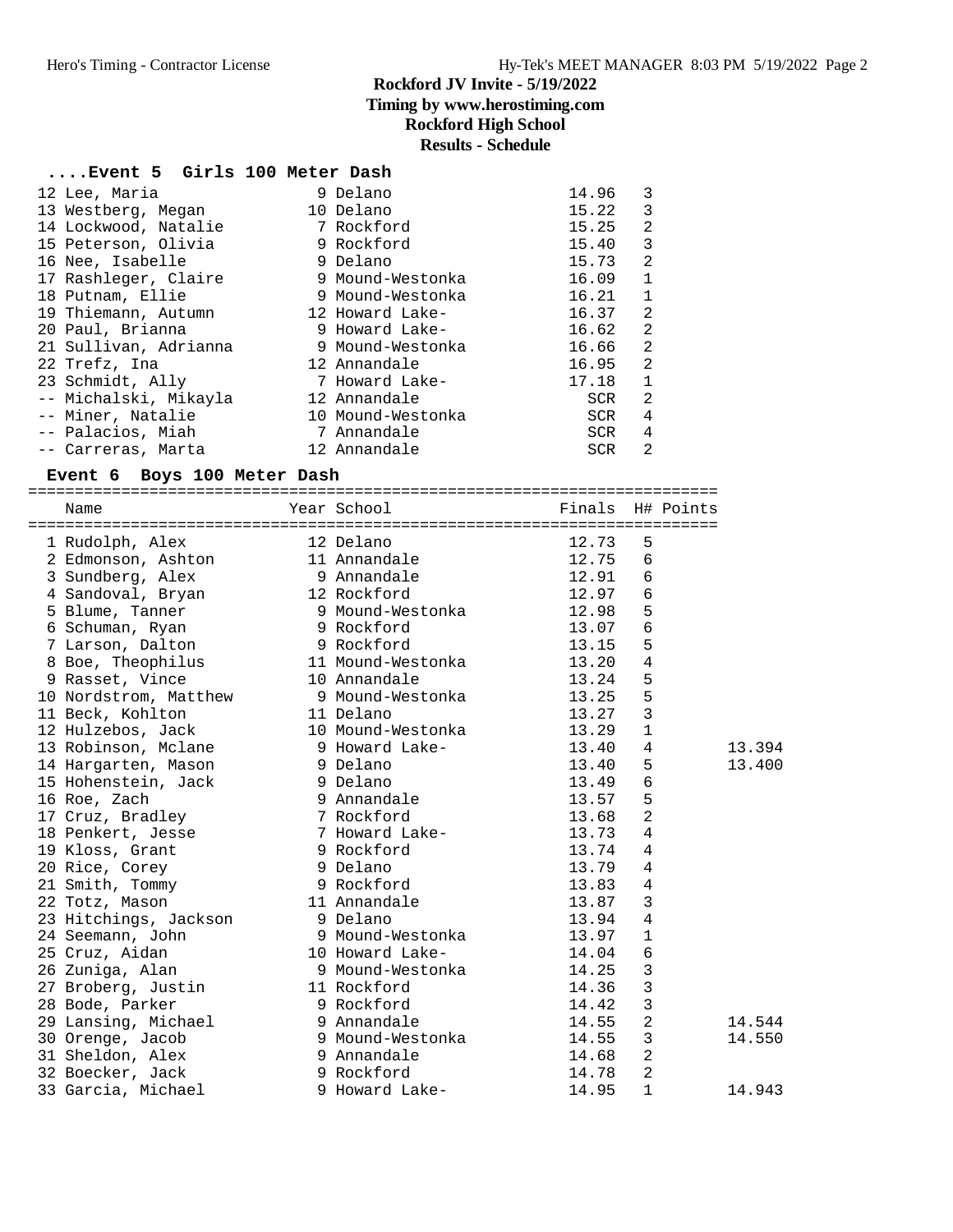**Timing by www.herostiming.com**

**Rockford High School**

# **Results - Schedule**

| Event 6 Boys 100 Meter Dash                  |                                                 |                |
|----------------------------------------------|-------------------------------------------------|----------------|
| 34 Russek, Sam                               | 11 Delano<br>14.95                              | 14.946<br>2    |
| 35 Zillmer, Keenan                           | 9 Howard Lake-<br>15.02                         | 3              |
| 36 Fenrich, Blake                            | 9 Rockford<br>15.42                             | 2              |
| 37 Schaper, Adan                             | 16.04<br>9 Annandale                            | 2              |
| 38 Magnus, Cooper                            | 9 Mound-Westonka<br>17.54                       | 1              |
| -- Bushel, Brayden                           | 11 Annandale<br>SCR                             | 5              |
| -- Frizell, Garrett                          | 10 Rockford<br><b>SCR</b>                       | 6              |
| -- Zahasky, Rocco                            | 10 Mound-Westonka<br><b>SCR</b>                 | 4              |
| -- Valdez, Brandon<br>-- Schueler, Riley     | 10 Annandale<br><b>SCR</b><br>9 Rockford<br>SCR | 6<br>3         |
| -- Wolf, Joseph                              | 10 Mound-Westonka<br>SCR                        | $\overline{2}$ |
| -- Westman, Thomas                           | 10 Annandale<br>SCR                             |                |
| Event 7 Girls 4x200 Meter Relay              |                                                 |                |
| School                                       | Finals                                          | Points         |
|                                              |                                                 |                |
| 1 Rockford                                   | 2:01.02                                         |                |
| 1) Schloeder, Alexandra 9                    | 2) Doboszenski, Peyton 9                        |                |
| 3) Kariniemi, Sofia 9                        | 4) Pennings, Lucy 7                             |                |
| 2 Annandale                                  | 2:08.98                                         |                |
| 1) Bowman, Meri 10<br>3) Fischer, Felicity 9 | 2) Jarl, Grace 10<br>4) Johnson, Thelia 9       |                |
|                                              |                                                 |                |
| Boys 4x200 Meter Relay<br>Event 8            |                                                 |                |
| School                                       |                                                 | Finals Points  |
| 1 Mound-Westonka                             | 1:46.78                                         |                |
| 1) Hajdukiewicz, Kuba 9                      | 2) Jordan, Raul 9                               |                |
| 3) Lilledahl, Mason 9                        | 4) Nordstrom, Matthew 9                         |                |
| 2 Delano                                     | 1:48.21                                         |                |
| 1) Hitchings, Jackson 9                      | 2) Scanlon, Wyatt 9                             |                |
| 3) Hohenstein, Jack 9                        | 4) Nielsen, Drew 9                              |                |
| -- Annandale                                 | SCR                                             |                |
| 1) Davidson, Hale 11                         | 2) Johannes, Oliver 11                          |                |
| 3) Jacobson, Sam 10                          | 4) Vrolson, Davis 10                            |                |
| Girls 1600 Meter Run<br>Event 9              |                                                 |                |
| Name                                         | Year School<br>Finals                           | Points         |
|                                              |                                                 |                |
| 1 Zens, Alexis<br>2 Logan, Campbell          | 6:16.64<br>7 Delano<br>12 Delano<br>6:26.86     |                |
| -- Jerome, Sierra                            | 10 Mound-Westonka<br>SCR                        |                |
| -- Brandt, Alissa                            | 10 Mound-Westonka<br><b>SCR</b>                 |                |
| Boys 1600 Meter Run<br>Event 10              |                                                 |                |
| Name                                         | Year School<br>Finals                           | Points         |
|                                              |                                                 |                |
| 1 Beck, Oliver                               | 5:18.52<br>7 Delano                             |                |
| 2 Hays, Isaac                                | 9 Mound-Westonka<br>5:21.74                     |                |
| 3 Ferdig, Robbie                             | 10 Rockford<br>6:00.05                          |                |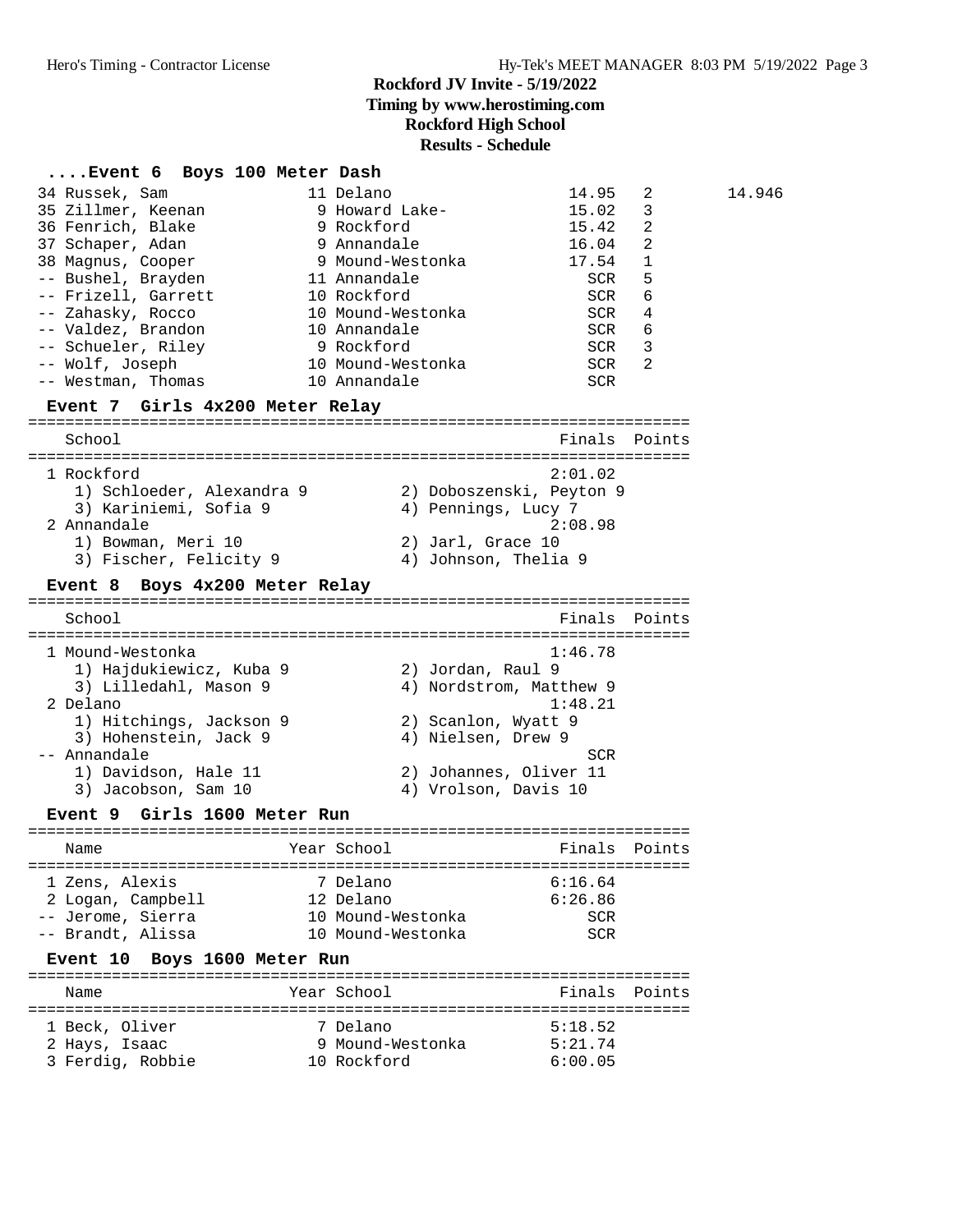**Timing by www.herostiming.com**

**Rockford High School**

**Results - Schedule**

| Event 10 Boys 1600 Meter Run                                              |                                |
|---------------------------------------------------------------------------|--------------------------------|
| 4 Kuznia, Cade<br>9 Howard Lake-<br>11 Mound-Westonka<br>-- Jerome, Logan | 6:00.22<br>SCR                 |
|                                                                           |                                |
| Event 11 Girls 4x100 Meter Relay                                          |                                |
| School                                                                    | Finals<br>Points               |
| 1 Mound-Westonka<br>"B"                                                   | 56.04                          |
| 1) Miner, Stella 9                                                        | 2) Borg, Anna 9                |
| 3) Sipprell, Sara 9                                                       | 4) Kasper, Reese 9             |
| 2 Rockford                                                                | 58.91                          |
| 1) Sandberg, Rachel 9                                                     | 2) Peterson, Olivia 9          |
| 3) Schmatz, Lydia 9                                                       | 4) Schloeder, Alexandra 9      |
| 3 Mound-Westonka                                                          | 1:01.13                        |
| 1) Rashleger, Claire 9                                                    | 2) Sullivan, Adrianna 9        |
| 3) Ham, Ashley 9                                                          | 4) Putnam, Ellie 9             |
| 4 Howard Lake-Waverly-Winsted                                             | 1:01.23                        |
| 1) Huss, Emma 11                                                          | 2) Millerbernd, Hallie 11      |
| 3) Hintz, Riley 11                                                        | 4) Guggemos, Anne 7            |
| Event 12 Boys 4x100 Meter Relay                                           |                                |
|                                                                           |                                |
| School                                                                    | Finals<br>Points               |
|                                                                           |                                |
| 1 Rockford 'B'<br>1) Frizell, Garrett 10                                  | 48.86<br>2) Sandoval, Bryan 12 |
| 3) Kariniemi, Mikhail 7                                                   | 4) Faber, Ian 7                |
| 2 Rockford                                                                | 49.27                          |
| 1) Kloss, Grant 9                                                         | 2) Schuman, Ryan 9             |
| 3) Graunke, William 10                                                    | 4) Morgan, Simon 8             |
| 3 Annandale                                                               | 49.33                          |
| 1) Edmonson, Ashton 11                                                    | 2) Valdez, Brandon 10          |
| 3) Vrolson, Davis 10                                                      | 4) Westman, Thomas 10          |
| 4 Howard Lake-Waverly-Winsted                                             | 50.75                          |
| 1) Zemlicka, Joey 10                                                      | 2) Christopherson, Liam 10     |
| 3) Robinson, Mclane 9                                                     | 4) Penkert, Jesse 7            |
| 5 Mound-Westonka                                                          | 52.69                          |
| 1) Dioszeghy, Samuel 11                                                   | 2) Seemann, John 9             |
| 3) Kleinsasser, Carter 9                                                  | 4) Zuniga, Alan 9              |
| 6 Annandale<br>'B'                                                        | 55.37                          |
| 1) Alston, Darius 9                                                       | 2) Miller, Keaton 9            |
| 3) Schaper, Adan 9                                                        | 4) Roe, Zach 9                 |
| Girls 400 Meter Dash<br>Event 13                                          |                                |
|                                                                           |                                |

| Name                | Year School     |         | Finals H# Points |
|---------------------|-----------------|---------|------------------|
| 1 Paul, Arianna     | 12 Howard Lake- | 1:02.20 | $\overline{2}$   |
| 2 Baumann, Brooke   | 12 Howard Lake- | 1:04.64 | 2                |
| 3 Green, Evalyn     | 9 Delano        | 1:07.52 | 2                |
| 4 Jostock, Lydia    | 9 Delano        | 1:08.14 | 2                |
| 5 Krzmarick, Nicole | 9 Howard Lake-  | 1:08.83 | 2                |
| 6 Tepley, Jackie    | 10 Howard Lake- | 1:09.45 | 2                |
| 7 Anderson, Julia   | 9 Howard Lake-  | 1:13.38 | 2                |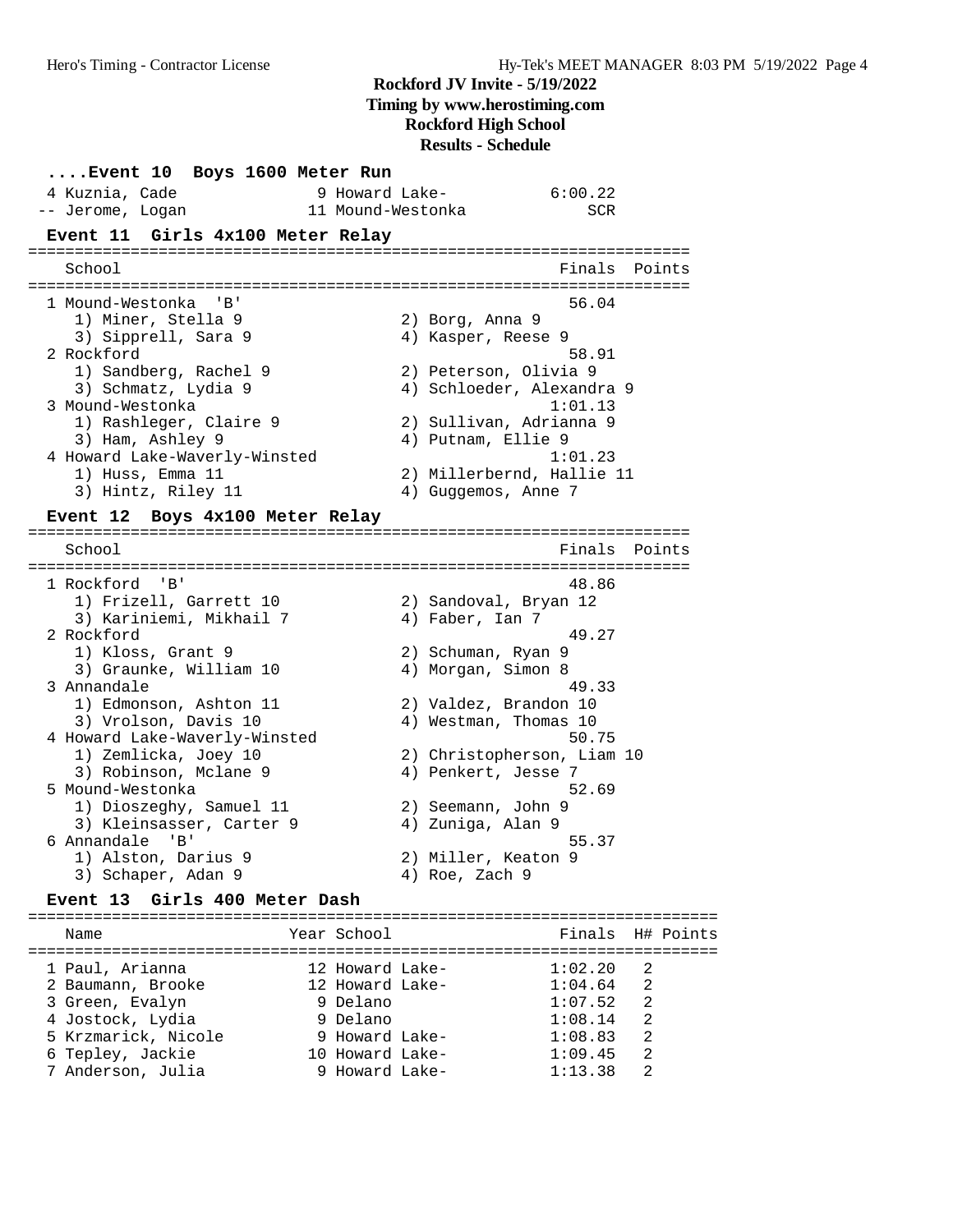# **....Event 13 Girls 400 Meter Dash**

| 8 Ekert, Lily       | 11 Annandale      | 1:15.25 | - 2.           |
|---------------------|-------------------|---------|----------------|
| 9 Morales, Samantha | 11 Annandale      | 1:21.42 | $\overline{1}$ |
| 10 Phillips, Debra  | 9 Annandale       | 1:23.49 | $\overline{1}$ |
| 11 Albachten, Paige | 11 Annandale      | 1:23.87 | $\overline{1}$ |
| -- Miner, Natalie   | 10 Mound-Westonka | SCR     | $\mathbf{1}$   |
| -- Erickson, Audrey | 10 Annandale      | SCR     |                |

# **Event 14 Boys 400 Meter Dash**

|  | Name                                            | Year School                                     | Finals H# Points |                |  |
|--|-------------------------------------------------|-------------------------------------------------|------------------|----------------|--|
|  | ==========================<br>1 Fahey, Owen     | ===============================<br>10 Annandale | 54.23            | 3              |  |
|  | 2 Davidson, Hale                                | 11 Annandale                                    | 56.31            | 3              |  |
|  | 3 Michlitsch, Tanner 9 Rockford                 |                                                 | 57.76            | 2              |  |
|  | 4 Mager, Tyler                                  | 9 Rockford                                      | 58.05            | 3              |  |
|  | 5 Sexton, Brenden                               | 9 Mound-Westonka                                | 58.29            | 3              |  |
|  | 6 Kulavik, Ty                                   | 10 Rockford<br>59.09                            |                  | 3              |  |
|  | 7 Hall, Jack                                    | 10 Mound-Westonka                               | 59.17            | $\overline{2}$ |  |
|  | 8 Braun, Adam                                   | 11 Annandale                                    | 1:00.62          | 3              |  |
|  | 9 Kimbrough, John (Jt) 9 Mound-Westonka 1:01.31 |                                                 |                  | $\overline{2}$ |  |
|  | 10 Booth, Alex                                  | 10 Rockford                                     | 1:02.92          | $\overline{2}$ |  |
|  | 11 Johnson, Logan                               | 12 Delano                                       | 1:03.18          | $\mathbf{1}$   |  |
|  | 12 Tauber, Drew                                 | 9 Rockford                                      | 1:04.42          | $\mathbf{1}$   |  |
|  | 13 Jordan, Raul                                 | 9 Mound-Westonka 1:04.48                        |                  | 2              |  |
|  | 14 Hajdukiewicz, Kuba     9 Mound-Westonka      |                                                 | 1:06.12          | $\overline{2}$ |  |
|  | 15 Zeidler, Easton                              | 10 Annandale                                    | 1:07.56          | $\mathbf{1}$   |  |
|  | -- Sundberg, Alex                               | 9 Annandale                                     | SCR              | 3              |  |
|  | -- Braun, Colton                                | 9 Rockford                                      | SCR              | $\overline{2}$ |  |
|  | -- Lilledahl, Mason                             | 9 Mound-Westonka                                | SCR              | $\overline{2}$ |  |
|  | -- Johannes, Oliver                             | 11 Annandale                                    | SCR              | 3              |  |
|  |                                                 |                                                 |                  |                |  |

## **Event 15 Girls 300 Meter Hurdles**

| Name                | Year School  | Finals Points |  |
|---------------------|--------------|---------------|--|
|                     |              |               |  |
| 1 Woodward, Natalie | 7 Rockford   | 52.98         |  |
| 2 Birhanzl, Avery   | 7 Rockford   | 53.84         |  |
| 3 Gillman, Alyssa   | 7 Rockford   | 56.35         |  |
| 4 Halverson, Neveah | 10 Annandale | 57.94         |  |
| 5 Huebsch, Marin    | 11 Delano    | 59.23         |  |

# **Event 16 Boys 300 Meter Hurdles**

| Name                   | Year School     | Finals H# Points |                |  |
|------------------------|-----------------|------------------|----------------|--|
| 1 Brown, Hayden        | 10 Howard Lake- | 45.42            | -2.            |  |
| 2 Alston, Darius       | 9 Annandale     | 45.61            | $\overline{2}$ |  |
| 3 Christopherson, Liam | 10 Howard Lake- | 48.29            | $\mathfrak{D}$ |  |
| 4 Knott, Jaxon         | 8 Howard Lake-  | 49.35            | $\mathfrak{D}$ |  |
| 5 Miller, Keaton       | 9 Annandale     | 50.20            | 2              |  |
| 6 Robran, Ethan        | 7 Rockford      | 52.08            | $\mathbf{1}$   |  |
| 7 Brun, Charles        | 8 Rockford      | 53.69            | $\overline{1}$ |  |
| 8 Boerboom, Adam       | 8 Rockford      | 55.03            |                |  |
| -- Bushel, Brayden     | 11 Annandale    | <b>SCR</b>       | $\mathcal{L}$  |  |
|                        |                 |                  |                |  |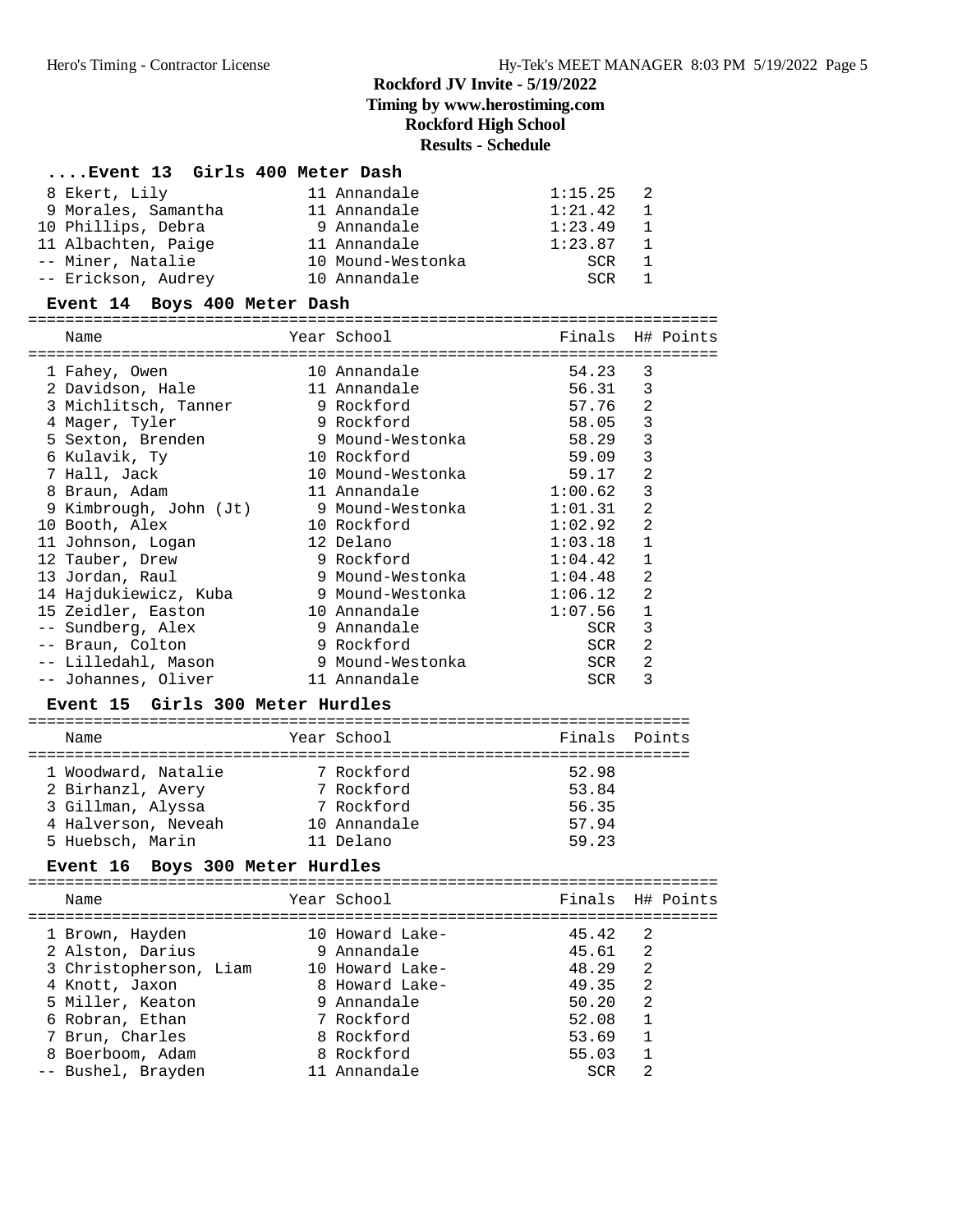## **Event 17 Girls 800 Meter Run**

| Name                                   | Year School                    | Finals                | Points           |
|----------------------------------------|--------------------------------|-----------------------|------------------|
|                                        |                                |                       |                  |
| 1 Smith, Lauren                        | 9 Delano                       | 2:41.64               |                  |
| 2 Anderson, Julia                      | 9 Howard Lake-                 | 2:49.43               |                  |
| 3 Koshiol, Anabelle                    | 9 Rockford                     | 2:52.43               |                  |
| 4 Ingle, Sierra                        | 11 Delano                      | 2:54.26               |                  |
| 5 Wissbroecker, Jade                   | 11 Delano                      | 3:02.80               |                  |
| 6 Nelson, Isabella                     | 9 Rockford<br>9 Delano         | 3:03.37               |                  |
| 7 Huebsch, Autumn                      | 10 Rockford                    | 3:11.64               |                  |
| 8 Keller, Gwen                         | 10 Mound-Westonka              | 3:22.63<br><b>SCR</b> |                  |
| -- Jerome, Sierra<br>-- Brandt, Alissa | 10 Mound-Westonka              | <b>SCR</b>            |                  |
| -- Ives, Alexiah                       | 10 Delano                      | <b>SCR</b>            |                  |
| Event 18 Boys 800 Meter Run            |                                |                       |                  |
|                                        |                                |                       |                  |
| Name                                   | Year School                    |                       | Finals Points    |
| 1 Anderson, Logan                      | 11 Annandale                   | 2:20.86               |                  |
| 2 Gilliland, Luke                      | 8 Delano                       | 2:21.97               |                  |
| 3 Otto, John                           | 11 Delano                      | 2:23.18               |                  |
| 4 Hays, Isaac                          |                                | 2:26.25               |                  |
| 5 Dawson, Grady                        | 9 Mound-Westonka<br>9 Rockford | 2:28.18               |                  |
| 6 Nelson, Alex                         | 12 Rockford                    | 2:30.71               |                  |
| 7 Stoltenow, Reise                     | 10 Delano                      | 2:34.68               |                  |
| 8 Sneller, Cody                        | 9 Annandale                    | 2:34.70               |                  |
| 9 Zeidler, Easton                      | 10 Annandale                   | 2:37.83               |                  |
| 10 Kuznia, Cade                        | 9 Howard Lake-                 | 2:45.43               |                  |
| -- Jerome, Logan                       | 11 Mound-Westonka              | <b>SCR</b>            |                  |
| Event 19 Girls 200 Meter Dash          |                                |                       |                  |
|                                        |                                |                       |                  |
| Name                                   | Year School                    |                       | Finals H# Points |
| 1 Paul, Arianna                        | 12 Howard Lake-                | 27.62                 | 4                |
| 2 Bernick, Hanley                      | 9 Delano                       | 28.99                 | 4                |
| 3 Kasper, Reese                        | 9 Mound-Westonka               | 29.36                 | 4                |
| 4 Pruitt, Ellen                        | 11 Mound-Westonka              | 29.76 4               |                  |
| 5 Tepley, Jackie                       | 10 Howard Lake-                | 30.27 4               |                  |
| 6 Huber, Makayla                       | 9 Rockford                     | 30.42                 | $\overline{4}$   |
| 7 Bowman, Meri                         | 10 Annandale                   | 30.52                 | $\overline{2}$   |
| 8 Miner, Stella                        | 9 Mound-Westonka               | 30.64                 | 3                |
| 9 Lee, Maria                           | 9 Delano                       | 30.91                 | 4                |
| 10 Borg, Anna                          | 9 Mound-Westonka               | 30.95                 | 2                |
| 11 Krzmarick, Nicole                   | 9 Howard Lake-                 | 31.12                 | 3                |
| 12 Sipprell, Sara                      | 9 Mound-Westonka               | 31.65                 | 3                |
| 13 Sandberg, Rachel                    | 9 Rockford                     | 31.74                 | $\mathbf 1$      |
| 14 Lockwood, Natalie                   | 7 Rockford                     | 31.98                 | 2                |
| 15 Huotari, Eva                        | 8 Delano                       | 32.11                 | 3                |
| 16 Pinoniemi, Mylie                    | 8 Delano                       | 32.18                 | 3                |
| 17 Baumann, Brooke                     | 12 Howard Lake-                | 32.28                 | 4                |
| 18 Weltzin, Lori                       | 9 Mound-Westonka               | 32.38                 | $\mathbf{1}$     |
| 19 Nee, Isabelle                       | 9 Delano                       | 32.94                 | $\overline{a}$   |
| 20 Peterson, Olivia                    | 9 Rockford                     | 33.32                 | 1                |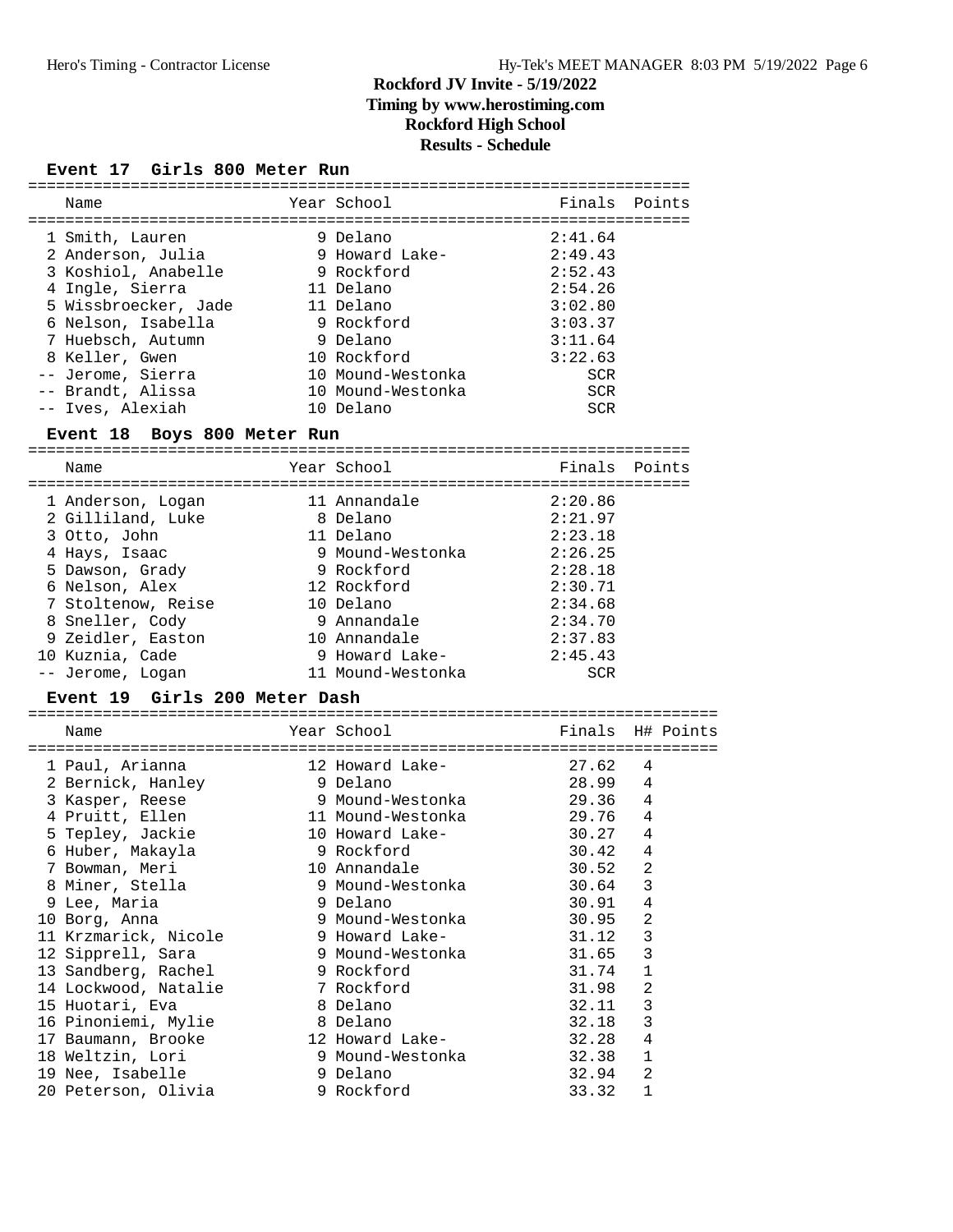# **Rockford JV Invite - 5/19/2022 Timing by www.herostiming.com**

# **Rockford High School**

# **Results - Schedule**

## **....Event 19 Girls 200 Meter Dash**

| 21 Jarl, Grace       | 10 Annandale      | 33.93      | 2  |
|----------------------|-------------------|------------|----|
| 22 Fischer, Felicity | 9 Annandale       | 34.58      | 2  |
| 23 Paul, Brianna     | 9 Howard Lake-    | 35.56      | -2 |
| 24 Phillips, Debra   | 9 Annandale       | 36.01      | 1  |
| 25 Carreras, Marta   | 12 Annandale      | 36.06      | 1  |
| -- Guggemos, Anne    | 7 Howard Lake-    | <b>SCR</b> | 3  |
| -- Nemecek, Cassie   | 10 Mound-Westonka | <b>SCR</b> | 3  |
| -- Westberg, Megan   | 10 Delano         | <b>SCR</b> | 3  |
| -- Ham, Ashley       | 9 Mound-Westonka  | <b>SCR</b> | 2  |
| -- Schmidt, Ally     | 7 Howard Lake-    | <b>SCR</b> |    |

#### **Event 20 Boys 200 Meter Dash**

==========================================================================

| Name                   | Year School       | Finals |                 | H# Points |        |
|------------------------|-------------------|--------|-----------------|-----------|--------|
| 1 Kimbrough, John (Jt) | 9 Mound-Westonka  | 25.62  | 4               |           | 25.611 |
| 2 Sundberg, Alex       | 9 Annandale       | 25.62  | 5               |           | 25.614 |
| 3 Sexton, Brenden      | 9 Mound-Westonka  | 25.82  | $\mathbf{1}$    |           |        |
| 4 Vrolson, Davis       | 10 Annandale      | 25.84  | 6               |           |        |
| 5 Hall, Jack           | 10 Mound-Westonka | 25.91  | 5               |           |        |
| 6 Blume, Tanner        | 9 Mound-Westonka  | 26.07  | $\mathbf{3}$    |           |        |
| 7 White, Jacob         | 7 Rockford        | 26.16  | $6\phantom{1}6$ |           |        |
| 8 Jacobson, Sam        | 10 Annandale      | 26.17  | 6               |           |        |
| 9 Morgan, Simon        | 8 Rockford        | 26.36  | 6               |           | 26.351 |
| 10 Hohenstein, Jack    | 9 Delano          | 26.36  | 6               |           | 26.359 |
| 11 Schuman, Ryan       | 9 Rockford        | 26.39  | $\mathbf{3}$    |           |        |
| 12 Zahasky, Rocco      | 10 Mound-Westonka | 26.53  | 5               |           |        |
| 13 Boe, Theophilus     | 11 Mound-Westonka | 26.67  | $\mathbf{1}$    |           |        |
| 14 Rasset, Vince       | 10 Annandale      | 26.90  | 5               |           |        |
| 15 Jordan, Raul        | 9 Mound-Westonka  | 26.96  | $\overline{4}$  |           |        |
| 16 Larson, Dalton      | 9 Rockford        | 26.97  | 6               |           |        |
| 17 London, Quinn       | 10 Rockford       | 27.28  | 5               |           |        |
| 18 Hoglund, Oscar      | 8 Delano          | 27.46  | $\overline{4}$  |           |        |
| 19 Penkert, Jesse      | 7 Howard Lake-    | 27.49  | 5               |           |        |
| 20 Hargarten, Mason    | 9 Delano          | 27.59  | 5               |           |        |
| 21 Nordstrom, Matthew  | 9 Mound-Westonka  | 27.71  | $\overline{4}$  |           |        |
| 22 Cruz, Bradley       | 7 Rockford        | 27.74  | $\overline{3}$  |           |        |
| 23 Nielsen, Drew       | 9 Delano          | 27.94  | $\overline{3}$  |           |        |
| 24 Rice, Corey         | 9 Delano          | 27.98  | $\mathbf{3}$    |           |        |
| 25 Roe, Zach           | 9 Annandale       | 28.03  | 5               |           | 28.023 |
| 26 Smith, Tommy        | 9 Rockford        | 28.03  | 4               |           | 28.026 |
| 27 Hitchings, Jackson  | 9 Delano          | 28.14  | 4               |           |        |
| 28 Totz, Mason         | 11 Annandale      | 28.47  | $\overline{4}$  |           |        |
| 29 Fleischman, Matthew | 12 Howard Lake-   | 29.19  | $\mathbf{1}$    |           |        |
| 30 Broberg, Justin     | 11 Rockford       | 29.23  | $\overline{3}$  |           |        |
| 31 Scanlon, Wyatt      | 9 Delano          | 29.61  | $\overline{a}$  |           |        |
| 32 Bode, Parker        | 9 Rockford        | 30.09  | $\mathbf{3}$    |           |        |
| 33 Sheldon, Alex       | 9 Annandale       | 30.19  | $\overline{2}$  |           |        |
| 34 Russek, Sam         | 11 Delano         | 30.49  | $\overline{2}$  |           |        |
| 35 Koeppe, Shane       | 11 Howard Lake-   | 30.71  | $\mathbf{1}$    |           | 30.706 |
| 36 Lansing, Michael    | 9 Annandale       | 30.71  | 2               |           | 30.707 |
| 37 Zillmer, Keenan     | 9 Howard Lake-    | 30.74  | $\overline{2}$  |           |        |
| 38 Orenge, Jacob       | 9 Mound-Westonka  | 30.79  | $\mathbf{1}$    |           |        |
| 39 Fenrich, Blake      | 9 Rockford        | 30.95  | $\overline{2}$  |           |        |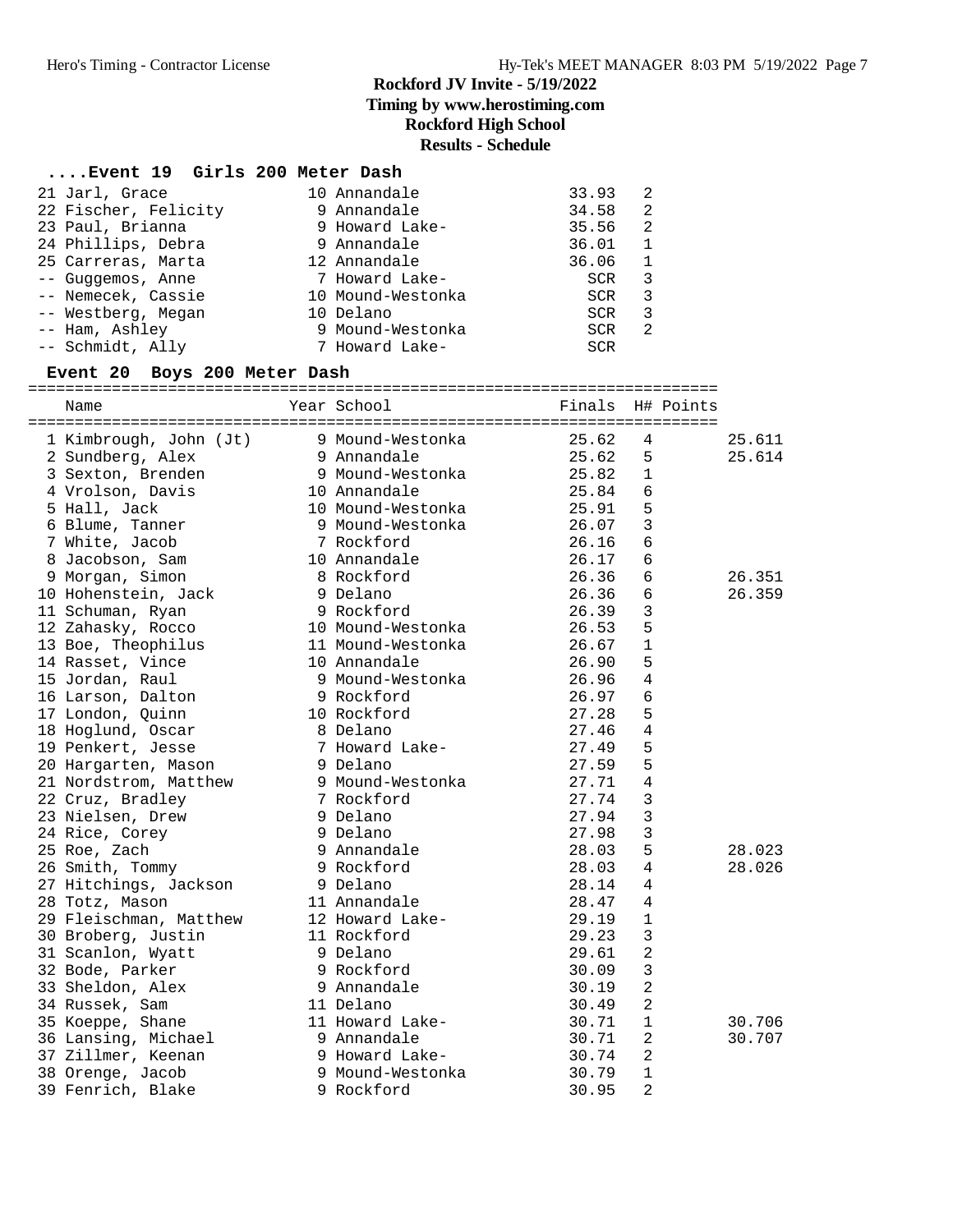#### **....Event 20 Boys 200 Meter Dash**

| 40 Garcia, Michael  | 9 Howard Lake- | 32.23 | -2. |
|---------------------|----------------|-------|-----|
| -- Valdez, Brandon  | 10 Annandale   | SCR   | 6   |
| -- Schaper, Adan    | 9 Annandale    | SCR   | 2   |
| -- Westman, Thomas  | 10 Annandale   | SCR   | 6   |
| -- Kloss, Grant     | 9 Rockford     | SCR   | 4   |
| -- Boecker, Jack    | 9 Rockford     | SCR   |     |
| -- Graunke, William | 10 Rockford    | SCR   |     |

#### **Event 23 Girls 4x400 Meter Relay**

======================================================================= School **Finals Points** ======================================================================= 1 Rockford 4:41.02 1) Kariniemi, Sofia 9 2) Doboszenski, Peyton 9 3) Schmatz, Lydia 9 4) Koshiol, Anabelle 9 2 Rockford 'B' 4:44.83 1) Smith, Elizabeth 10 2) Pennings, Lucy 7 3) Birhanzl, Avery 7 4) Barkeim, Haedyn 10 3 Delano 4:59.32 1) Ingle, Sierra 11 2) Logan, Campbell 12 3) Wissbroecker, Jade 11 4) Green, Evalyn 9

#### **Event 24 Boys 4x400 Meter Relay**

======================================================================= School **Finals** Points ======================================================================= 1 Rockford 'C' 3:59.86 1) White, Jacob 7 2) Robran, Ethan 7 3) Ladman, Max 7 (1998) 4) Boerboom, Adam 8 2 Rockford 'B' 4:01.08 1) Faber, Tristan 10 2) Ferdig, Robbie 10 3) Booth, Alex 10 (2) Ferdig, Robbie 10<br>3) Booth, Alex 10 (4) Kulavik, Ty 10 3 Rockford 4:12.10 1) Michlitsch, Tanner 9 2) Braun, Colton 9 3) Tauber, Drew 9 19 10 4) Mager, Tyler 9 -- Annandale SCR<br>1) Davidson, Hale 11 (2) Johannes, Oliver 11 1) Davidson, Hale 11 2) Johannes, Oliver 11 3) Fahey, Owen 10 (4) Braun, Adam 11 -- Delano SCR 1) Frank, Luke 11 2) Nau, Arley 12 3) Machakaire, Justin 11 (4) Barta, Liam 11

# **Event 25 Girls Shot Put** =======================================================================

Name The Year School Team Points Points ======================================================================= 1 Kuperus, Hailey 12 Delano 31-05.00 31-05 FOUL 28-04 2 Evans, Mckenna 8 Rockford 28-04.00 26-11 28-00 28-04 3 Lark, Jordyn 8 Rockford 26-09.00 26-07 26-09 FOUL 4 Bertram, Emmy 8 Annandale 26-06.00 24-11 26-06 26-03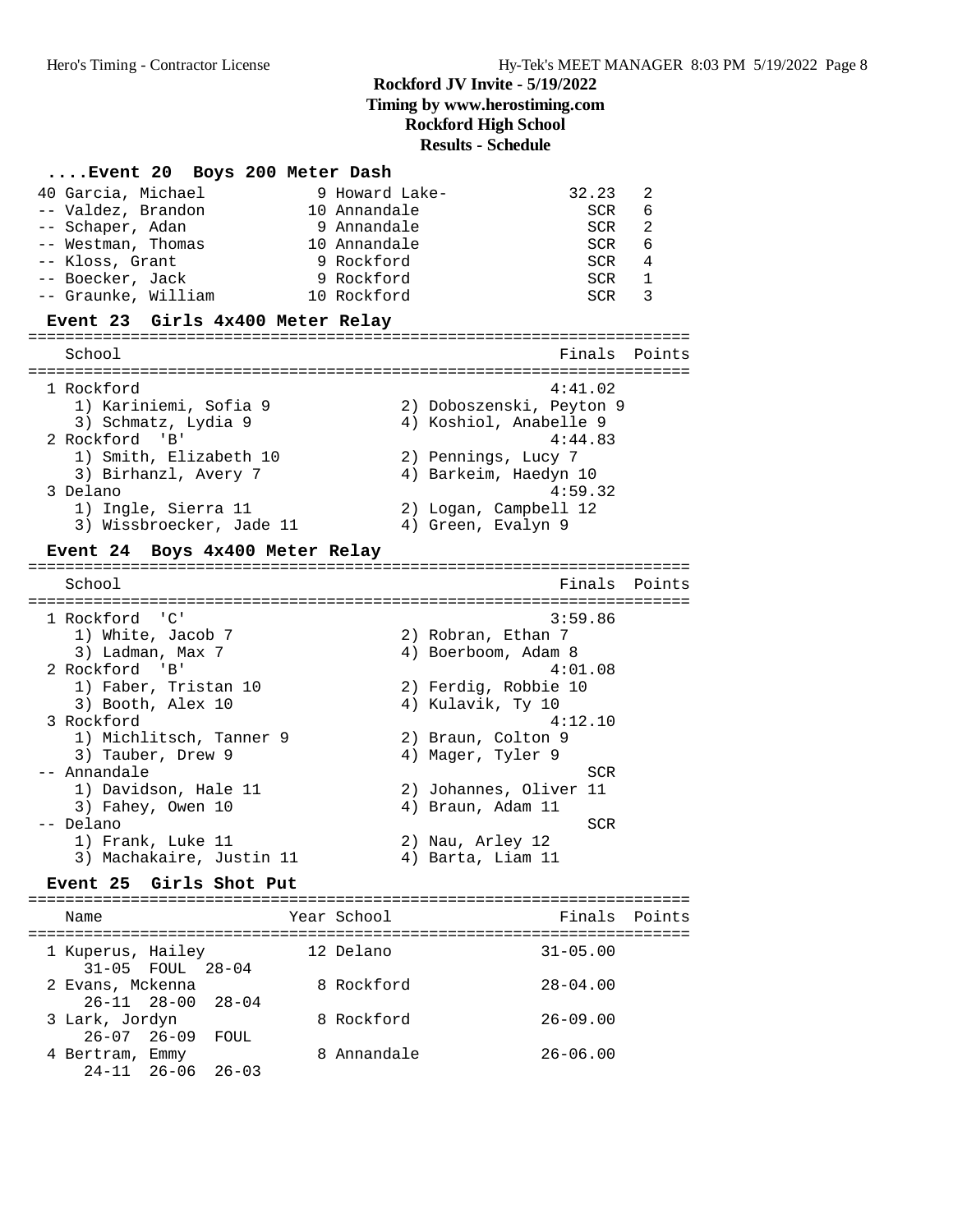# **Timing by www.herostiming.com**

# **Rockford High School**

# **Results - Schedule**

| Event 25 Girls Shot Put          |  |                 |              |
|----------------------------------|--|-----------------|--------------|
| 5 Alipour, Isabelle 12 Delano    |  |                 | $24 - 03.00$ |
| $24-03$ $23-01$ $24-02$          |  |                 |              |
| 6 Pool, Faith                    |  | 9 Annandale     | $24 - 00.00$ |
| $22 - 10$ $22 - 00$ $24 - 00$    |  |                 |              |
| 7 Olmos, Renata                  |  | 11 Howard Lake- | $23 - 11.00$ |
| $23 - 01$ $23 - 11$ $19 - 03$    |  |                 |              |
| 8 Truenow, Isabelle              |  | 9 Annandale     | $23 - 07.00$ |
| $21-08$ $23-07$ $22-02$          |  |                 |              |
| 9 Millerbernd, Hallie            |  | 11 Howard Lake- | $23 - 01.00$ |
| $22 - 11$ $22 - 09$ $23 - 01$    |  |                 |              |
| 10 Mendoza, Clare                |  | 10 Howard Lake- | $21 - 00.00$ |
| $17-02$ $19-07$ $21-00$          |  |                 |              |
| 11 Cox, Danica                   |  | 9 Delano        | $20 - 04.00$ |
| $20 - 04$ $20 - 02$ $20 - 03$    |  |                 |              |
| 12 Zeidler, Naomi                |  | 10 Annandale    | $20 - 02.00$ |
| $19 - 03$ $20 - 02$<br>$20 - 01$ |  |                 |              |
| 13 Jensen, Callie                |  | 9 Annandale     | $19 - 09.00$ |
| $19-09$ $19-04$ $19-02$          |  |                 |              |
| 14 Black, Reese                  |  | 9 Delano        | $19 - 07.00$ |
| 18-11 17-10 19-07                |  |                 |              |
| 15 Ulberg, Grace                 |  | 9 Delano        | $18 - 09.00$ |
| 18-00 17-10 18-09                |  |                 |              |
| 16 Helget, Jaida                 |  | 9 Annandale     | $17 - 08.00$ |
| 15-11 16-11 17-08                |  |                 |              |

# **Event 26 Boys Shot Put**

| Name                                                                          | Year School  | Finals Points |  |
|-------------------------------------------------------------------------------|--------------|---------------|--|
| 1 Zilmer, Josiah<br>39-10 38-08 39-06                                         | 10 Rockford  | $39 - 10.00$  |  |
| 2 Edmonson, Ashton<br>$32 - 10$ $33 - 00$ $37 - 09$                           | 11 Annandale | $37 - 09.00$  |  |
| 3 Olson, Ethan<br>$36-11$ $36-11$ $34-02$                                     | 11 Annandale | $36 - 11.00$  |  |
| 4 Frank, Luke<br>$36 - 00$ $36 - 09$ $36 - 11$                                | 11 Delano    | $36 - 11.00$  |  |
| 5 Klatt, Nathan<br>FOUL 36-00 FOUL                                            | 9 Annandale  | $36 - 00.00$  |  |
| 6 Hietkamp, David<br>34-00 35-02 FOUL                                         | 11 Annandale | $35 - 02.00$  |  |
| 7 Kleinsasser, Carter       9 Mound-Westonka<br>$33 - 06$ $34 - 09$ $31 - 02$ |              | $34 - 09.00$  |  |
| 8 Johnson, Evan<br>$33 - 03$ $34 - 04$ $33 - 01$                              | 11 Annandale | $34 - 04.00$  |  |
| 9 Bills, Dave<br>$31 - 01$ $30 - 10$ $32 - 11$                                | 11 Rockford  | $32 - 11.00$  |  |
| 10 Evans, Chase<br>$30 - 05$ $32 - 05$ $32 - 09$                              | 10 Rockford  | $32 - 09.00$  |  |
| 11 Barta, Liam<br>32-00 30-09 FOUL                                            | 11 Delano    | $32 - 00.00$  |  |
| 12 Kneeland, Zachary<br>$27 - 11$ 30-05 31-08                                 | 11 Rockford  | $31 - 08.00$  |  |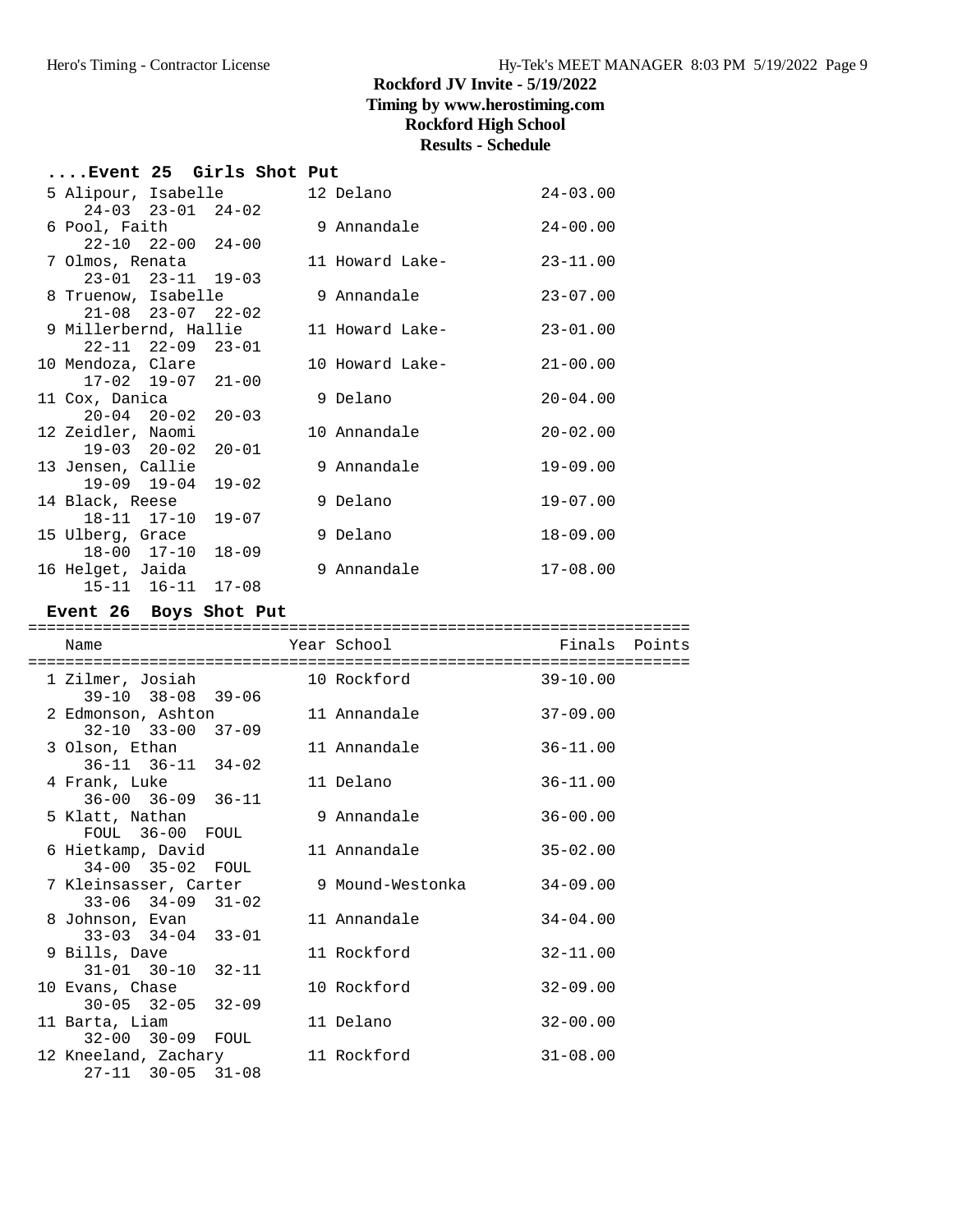| Event 26 Boys Shot Put           |                   |              |
|----------------------------------|-------------------|--------------|
| 13 Rudolph, Alex                 | 12 Delano         | $31 - 07.00$ |
| 30-09 FOUL 31-07                 |                   |              |
| 14 Fleischman, Matthew           | 12 Howard Lake-   | $30 - 11.00$ |
| 28-00 FOUL 30-11                 |                   |              |
| 15 Cruz, Aidan                   | 10 Howard Lake-   | $30 - 08.00$ |
| 30-08 FOUL 29-06                 |                   |              |
| 16 Seemann, John                 | 9 Mound-Westonka  | $29 - 04.00$ |
| 29-04 28-00 FOUL                 |                   |              |
| 17 Machakaire, Justin            | 11 Delano         | $27 - 11.00$ |
| $27 - 02$ $27 - 11$ $27 - 03$    |                   |              |
| 18 Magnus, Cooper                | 9 Mound-Westonka  | $27 - 02.00$ |
| FOUL 25-05 27-02                 |                   |              |
| 19 Hollins, Tyson                | 11 Mound-Westonka | $26 - 07.00$ |
| $25-04$ $26-07$ $24-11$          |                   |              |
| 20 Bode, Parker                  | 9 Rockford        | $26 - 06.00$ |
| $25-07$ $24-05$ $26-06$          |                   |              |
| 21 Koeppe, Shane                 | 11 Howard Lake-   | $26 - 03.00$ |
| 26-00 FOUL 26-03                 |                   |              |
| 22 Luckett, Joe                  | 11 Rockford       | $25 - 04.00$ |
| $22 - 07$ $25 - 04$ $24 - 07$    |                   |              |
| 23 Penkert, Jesse                | 7 Howard Lake-    | $23 - 07.00$ |
| $20 - 11$<br>$23 - 07$ $21 - 00$ |                   |              |
| 24 Wirkkula, Cody                | 9 Annandale       | $21 - 05.00$ |
| $21 - 01$ $21 - 05$<br>FOUL      |                   |              |

# **Event 27 Girls Discus Throw**

| Name                                               | Year School     | Finals Points |  |
|----------------------------------------------------|-----------------|---------------|--|
| 1 Olmos, Renata<br>68-05 83-01 FOUL                | 11 Howard Lake- | $83 - 01$     |  |
| 2 Lark, Jordyn<br>78-09 75-06 78-03                | 8 Rockford      | $78 - 09$     |  |
| 3 Baumann, Hailey<br>$72 - 09$ $74 - 10$ $75 - 05$ | 12 Howard Lake- | $75 - 05$     |  |
| 4 Alipour, Isabelle<br>72-04 70-05 FOUL            | 12 Delano       | $72 - 04$     |  |
| 5 Bernick, Hanley<br>$61-08$ $67-01$ $70-08$       | 9 Delano        | $70 - 08$     |  |
| 6 Evans, Mckenna<br>70-05 70-02 64-01              | 8 Rockford      | $70 - 05$     |  |
| 7 Zeidler. Naomi<br>$67-02$ $64-00$ $58-10$        | 10 Annandale    | $67 - 02$     |  |
| 8 Jensen, Callie<br>66-01 66-10 FOUL               | 9 Annandale     | $66 - 10$     |  |
| 9 Kuperus, Hailey<br>$61-02$ $66-03$ $66-07$       | 12 Delano       | $66 - 07$     |  |
| 10 Mendoza, Clare<br>$57-08$ $57-03$ $65-06$       | 10 Howard Lake- | $65 - 06$     |  |
| 11 Cooper, Cadence<br>56-07 FOUL 50-08             | 7 Rockford      | $56 - 07$     |  |
| 12 Smith, Elizabeth<br>FOUL 55-01 55-07            | 10 Rockford     | $55 - 07$     |  |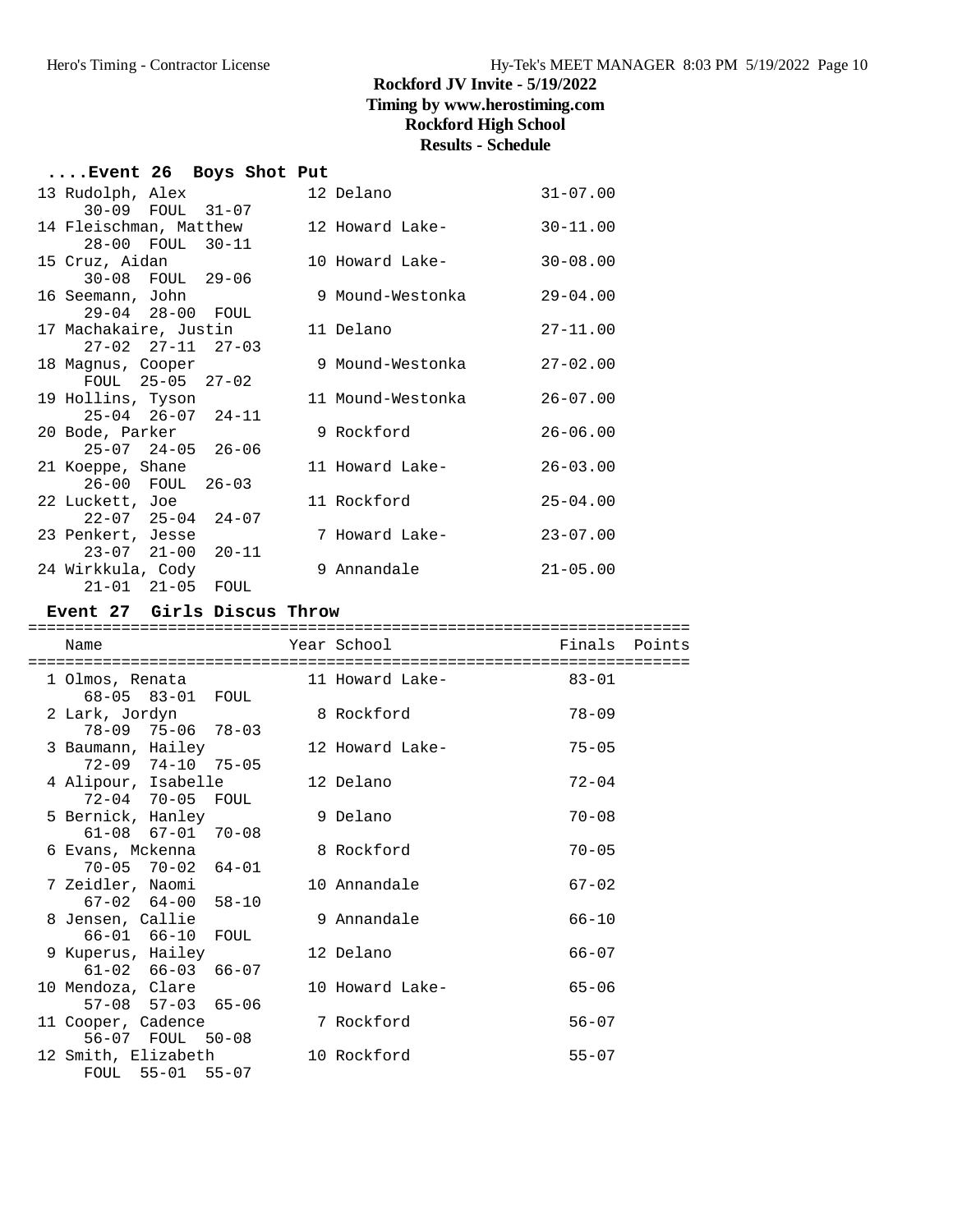## **Rockford JV Invite - 5/19/2022 Timing by www.herostiming.com**

# **Rockford High School**

# **Results - Schedule**

| Event 27 Girls Discus Throw |  |  |  |  |
|-----------------------------|--|--|--|--|
|-----------------------------|--|--|--|--|

| 13 Pool, Faith                | 9 Annandale | $55 - 03$ |
|-------------------------------|-------------|-----------|
| $43 - 10$ $46 - 03$ $55 - 03$ |             |           |
| 14 Truenow, Isabelle          | 9 Annandale | $52 - 03$ |
| $52 - 03$ $50 - 09$ $51 - 06$ |             |           |
| 15 Cox, Danica                | 9 Delano    | $52 - 02$ |
| 50-02 FOUL 52-02              |             |           |
| 16 Black, Reese               | 9 Delano    | $51 - 09$ |
| $51-09$ $49-03$ $47-11$       |             |           |
| 17 Barkeim, Haedyn            | 10 Rockford | $51 - 01$ |
| 48-02 FOUL 51-01              |             |           |
| 18 Ulberg, Grace              | 9 Delano    | $49 - 05$ |
| $45-03$ FOUL $49-05$          |             |           |
| 19 Helget, Jaida              | 9 Annandale | $46 - 06$ |
| $45 - 06$ $46 - 06$<br>FOUL   |             |           |

#### **Event 28 Boys Discus Throw**

======================================================================= Year School **Finals** Points ======================================================================= 1 Klatt, Nathan 9 Annandale 104-07 98-07 99-07 104-07 2 Nau, Arley 12 Delano 104-01 104-01 FOUL 93-03 3 Fleischman, Matthew 12 Howard Lake- 103-03 102-11 88-09 103-03 4 Edmonson, Ashton 11 Annandale 99-04 96-06 98-06 99-04 5 Cruz, Aidan 10 Howard Lake- 98-06 FOUL 97-11 98-06 6 Machakaire, Justin 11 Delano 97-00 96-01 97-00 FOUL 7 Kneeland, Zachary 11 Rockford 95-04 87-01 95-04 94-02 8 Hollins, Tyson 11 Mound-Westonka 90-11 90-11 87-04 FOUL 9 Bills, Dave 11 Rockford 87-02 87-02 FOUL FOUL 10 Olson, Ethan 11 Annandale 86-02 82-00 81-09 86-02 11 Koeppe, Shane 11 Howard Lake- 78-10 77-07 FOUL 78-10 12 Evans, Chase 10 Rockford 78-06 74-09 78-06 FOUL 13 Fisher, Brayden 9 Rockford 73-10 1 Silet, Druggen<br>64-04 69-02 73-10 14 Bode, Parker 9 Rockford 70-10 70-10 65-06 FOUL 15 Johnson, Evan 11 Annandale 69-00 69-00 60-10 68-05 16 Hietkamp, David 11 Annandale 68-10 FOUL 61-03 68-10 17 Luckett, Joe 11 Rockford 65-03 65-03 FOUL 51-03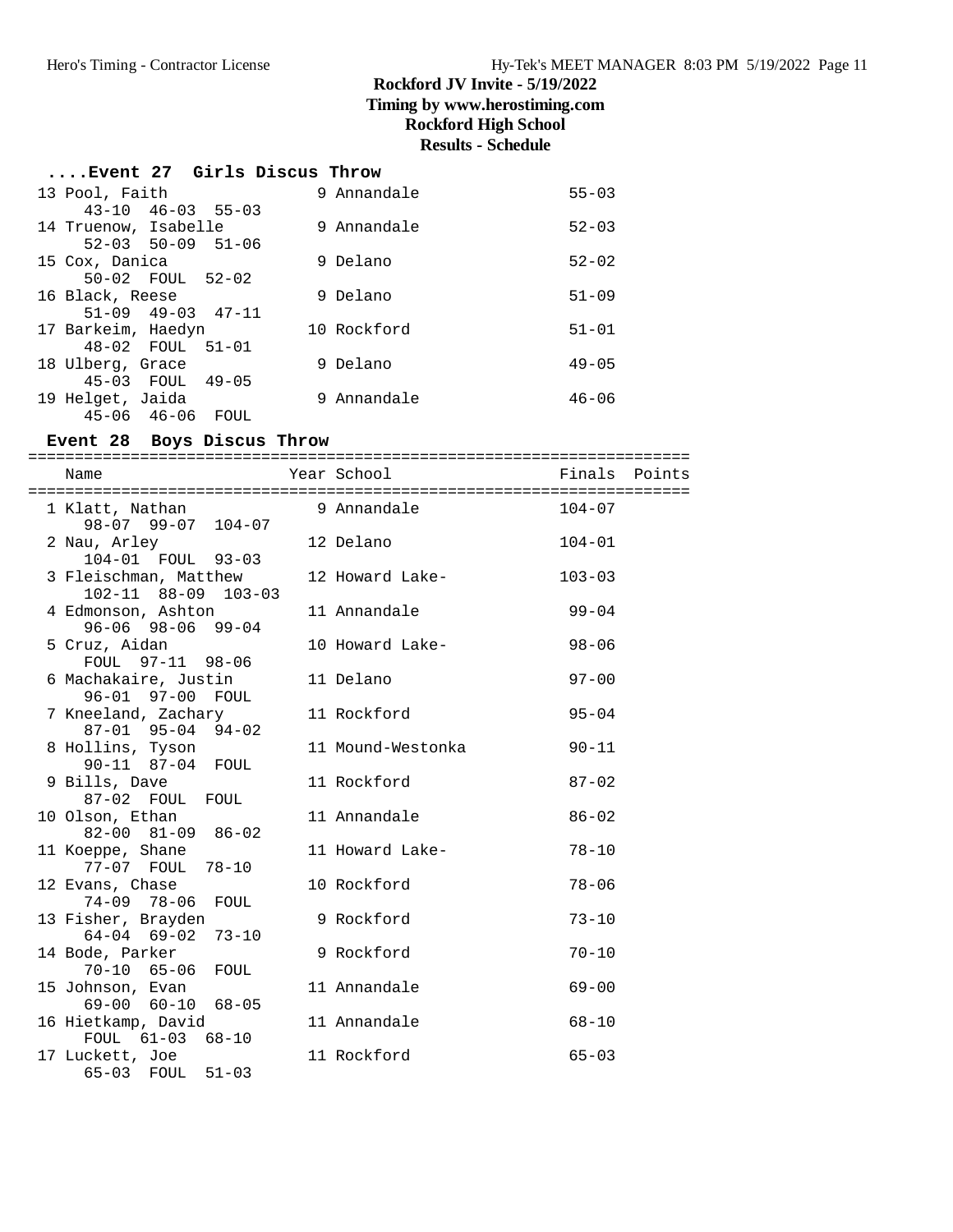#### **....Event 28 Boys Discus Throw**

| 18 Wirkkula, Cody             | Annandale<br>9   | $61 - 05$ |
|-------------------------------|------------------|-----------|
| 61-05 FOUL<br>$51 - 02$       |                  |           |
| 19 Magnus, Cooper             | 9 Mound-Westonka | $59 - 07$ |
| $59-07$ $50-04$ $52-11$       |                  |           |
| 20 Boecker, Jack              | 9 Rockford       | $59 - 04$ |
| $54-11$ $59-04$ $58-08$       |                  |           |
| 21 Fenrich, Blake             | 9 Rockford       | $57 - 05$ |
| $54 - 11$ $54 - 11$<br>57-05  |                  |           |
| 22 Ferdig, Robbie             | 10 Rockford      | $43 - 07$ |
| $42 - 10$ $40 - 11$ $43 - 07$ |                  |           |
| 23 Johnson, Logan             | 12 Delano        | $43 - 05$ |
| $43 - 05$<br>FOUL<br>FOUL     |                  |           |
| -- Rudolph, Alex              | 12 Delano        | FOUL      |
| FOUL<br>FOUL.<br>FOUL         |                  |           |

#### **Event 29 Girls Pole Vault**

======================================================================= Year School Finals Points ======================================================================= 1 Schloeder, Alexandra 9 Rockford 9-06.00 8-06 9-00 9-06 10-00 O XO O XXX 2 Lowe, Dayne 11 Rockford 9-00.00 7-06 8-00 8-06 9-00 9-06 O XO XO O XXX 3 Bakken, MacKenzie 12 Rockford 9-00.00 8-06 9-00 9-06 O XO XXX 4 Mayers, Vivian 11 Delano 8-00.00 7-00 7-06 8-00 8-06 O O O XXX 5 Sandberg, Rachel 9 Rockford 7-06.00 6-00 7-00 7-06 8-00 O O O XXX 6 Koshiol, Anabelle 9 Rockford 7-00.00 6-00 7-00 7-06 O XO XXX 7 Birhanzl, Avery 7 Rockford 7-00.00 4-06 5-00 6-00 7-00 7-06 P XO XO XXO XXX 8 Witt, Olivia 11 Delano 6-00.00 6-00 7-00 O XXX 9 Schmatz, Lydia 9 Rockford 6-00.00 4-06 5-00 6-00 7-00 O O XO XXX 9 McDonald, Mara 9 Delano 6-00.00 4-06 5-00 6-00 7-00 O O XO XXX 11 Huotari, Eva 6-00.00 4-06 5-00 6-00 7-00 O O XXO XXX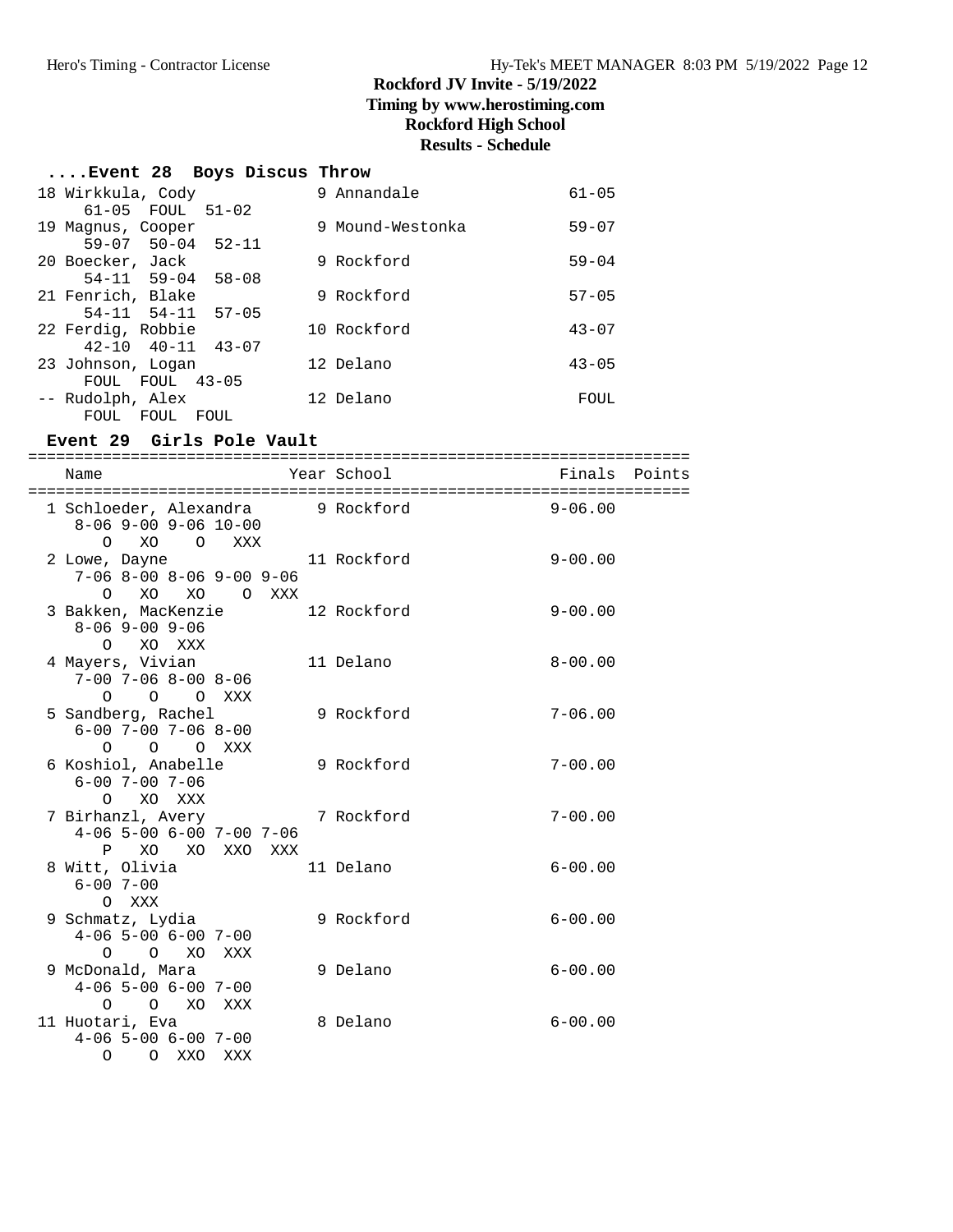# **....Event 29 Girls Pole Vault**

| 11 Pinoniemi, Mylie   | 8 Delano        | $6 - 00.00$ |
|-----------------------|-----------------|-------------|
| $4-06$ 5-00 6-00 7-00 |                 |             |
| O XXO XXX<br>$\Omega$ |                 |             |
| 11 Peterson, Olivia   | 9 Rockford      | $6 - 00.00$ |
| $4-06$ 5-00 6-00 7-00 |                 |             |
| O XXO<br>XXX<br>P     |                 |             |
| -- Thiemann, Autumn   | 12 Howard Lake- | NH          |
| $4 - 06$ 5-00         |                 |             |
|                       |                 |             |

# **Event 30 Boys Pole Vault**

| Name               |          |                              |       |     |          | Year School                          | Finals      | Points |
|--------------------|----------|------------------------------|-------|-----|----------|--------------------------------------|-------------|--------|
|                    |          |                              |       |     |          |                                      |             |        |
|                    |          |                              |       |     |          | 1 Kariniemi, Mikhail 1 7 Rockford    | $9 - 00.00$ |        |
|                    |          |                              |       |     |          | $6-00$ 7-00 7-06 8-00 8-06 9-00 9-06 |             |        |
| P                  | $\Omega$ |                              | O XXO | XO  | $\Omega$ | XXX                                  |             |        |
| 2 Beck, Kohlton    |          |                              |       |     |          | 11 Delano                            | $8 - 00.00$ |        |
|                    |          | $6 - 00$ 7-00 7-06 8-00 8-06 |       |     |          |                                      |             |        |
| $\Omega$           |          | O XXO XO                     |       | XXX |          |                                      |             |        |
| 3 Larson, Dalton   |          |                              |       |     |          | 9 Rockford                           | $7 - 06.00$ |        |
|                    |          | $6 - 00$ 7-00 7-06 8-00      |       |     |          |                                      |             |        |
| P                  | P        | $\Omega$                     | XXX   |     |          |                                      |             |        |
| 4 Tombers, William |          |                              |       |     |          | 7 Rockford                           | $6 - 00.00$ |        |
| $6 - 00$ 7-00      |          |                              |       |     |          |                                      |             |        |
| ∩                  | XXX      |                              |       |     |          |                                      |             |        |
| -- Tolsma, Sage    |          |                              |       |     |          | 7 Rockford                           | ΝH          |        |
| $6 - 00$           |          |                              |       |     |          |                                      |             |        |
| XXX                |          |                              |       |     |          |                                      |             |        |

| Event 31 Girls High Jump     |                |                                       |                                                  |          |                               |               |  |
|------------------------------|----------------|---------------------------------------|--------------------------------------------------|----------|-------------------------------|---------------|--|
| Name                         |                |                                       |                                                  | ======== | Year School                   | Finals Points |  |
| 1 Freed, Riley<br>$\Omega$   |                | $\begin{matrix} 0 & 0 \end{matrix}$   | $4-00$ $4-02$ $4-04$ $4-06$ $4-08$<br>O XXX      |          | 7 Rockford                    | $4 - 06.00$   |  |
| $\Omega$                     |                |                                       | $4-00$ $4-02$ $4-04$ $4-06$ $4-08$<br>O O XO XXX |          | 2 Johnson, Adelyn 8 Annandale | $4 - 06.00$   |  |
| 3 Ashfield, Jade<br>P        |                | $4-00$ $4-02$ $4-04$ $4-06$<br>O OXXX |                                                  |          | 10 Rockford                   | $4 - 04.00$   |  |
| 4 Nemecek, Cassie            | XO<br>$\Omega$ | $4-00$ $4-02$ $4-04$ $4-06$           | O XXX                                            |          | 10 Mound-Westonka             | $4 - 04.00$   |  |
| 5 Huss, Emma<br>$\Omega$     |                | $4 - 00$ $4 - 02$ $4 - 04$<br>O XXX   |                                                  |          | 11 Howard Lake-               | $4 - 02.00$   |  |
| 6 Doboszenski, Peyton<br>XXO | $\Omega$       | $4 - 00$ $4 - 02$ $4 - 04$<br>XXX     |                                                  |          | 9 Rockford                    | $4 - 02.00$   |  |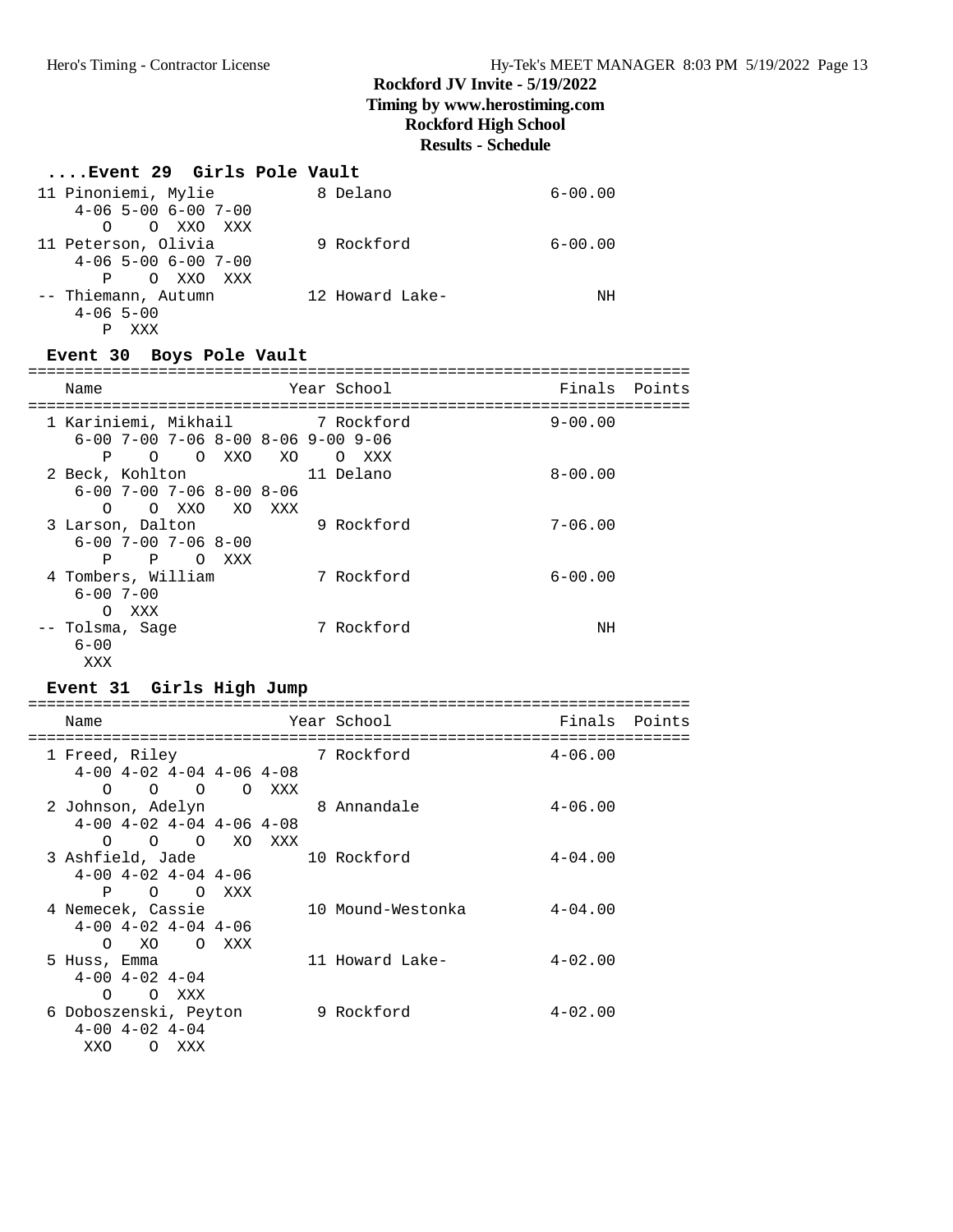# **....Event 31 Girls High Jump**

| 7 Huebsch, Marin     | 11 Delano  | $4 - 02.00$ |
|----------------------|------------|-------------|
| $4-00$ $4-02$ $4-04$ |            |             |
| O XXO XXX            |            |             |
| 8 Koshiol, Anabelle  | 9 Rockford | $4 - 00.00$ |
| $4 - 00$ $4 - 02$    |            |             |
| XXX                  |            |             |

# **Event 32 Boys High Jump**

| $4-10$ 5-00 5-02 5-04 5-06 5-08                                                                           | 1 London, Quinn 10 Rockford 5-06.00                               |             |  |
|-----------------------------------------------------------------------------------------------------------|-------------------------------------------------------------------|-------------|--|
| $O$ $O$ $O$ $XO$ $XO$ $XXX$                                                                               | 1 Sundberg, Alex 3 Annandale 5-06.00<br>5-02 5-04 5-06 5-08       |             |  |
| $4-08$ $4-10$ $5-00$ $5-02$ $5-04$ $5-06$                                                                 | 0 XO XO XXX<br>3 Sandoval, Bryan 12 Rockford 5-04.00              |             |  |
| $4-08$ $4-10$ $5-00$ $5-02$ $5-04$<br>$O$ $O$ $O$ $O$ $XXX$                                               | 0 0 XO 0 XO XXX<br>4 Christopherson, Liam 10 Howard Lake- 5-02.00 |             |  |
|                                                                                                           | $4-00$ $4-02$ $4-04$ $4-06$ $4-08$ $4-10$ $5-00$ $5-02$ $5-04$    | $5 - 02.00$ |  |
| $4-08$ $4-10$ $5-00$ $5-02$ $5-04$<br>O O O XXO XXX                                                       | P P P XO O XO XO XO XXX<br>6 Miller, Keaton 9 Annandale           | $5 - 02.00$ |  |
|                                                                                                           | 7 Robinson, Mclane 9 Howard Lake-<br>4-08 4-10 5-00 5-02          |             |  |
| $4-00$ $4-02$ $4-04$ $4-06$ $4-08$ $4-10$ $5-00$ $5-02$                                                   |                                                                   |             |  |
| 9 Schuman, Ryan<br>9 Schuman, Ryan<br>4-08 4-10 5-00<br>O O XXX                                           |                                                                   | $4 - 10.00$ |  |
| $4 - 10$<br>XO                                                                                            | 10 Kimbrough, John (Jt) 9 Mound-Westonka 4-10.00                  |             |  |
| 11 Morgan, Simon 8 Rockford<br>$4-00$ $4-02$ $4-04$ $4-06$ $4-08$ $4-10$ $5-00$<br>P O O O XXO XO XXX     |                                                                   | $4 - 10.00$ |  |
| 12 Michlitsch, Tanner 9 Rockford<br>$4-00$ $4-02$ $4-04$ $4-06$ $4-08$ $4-10$                             |                                                                   | $4 - 08.00$ |  |
| $4-00$ $4-02$ $4-04$ $4-06$ $4-08$ $4-10$                                                                 |                                                                   |             |  |
| 0 0 0 0 0 0 XXX<br>14 Broberg, Justin 11 Rockford<br>$4-00$ $4-02$ $4-04$ $4-06$ $4-08$<br>P XXO XO O XXX |                                                                   | $4 - 06.00$ |  |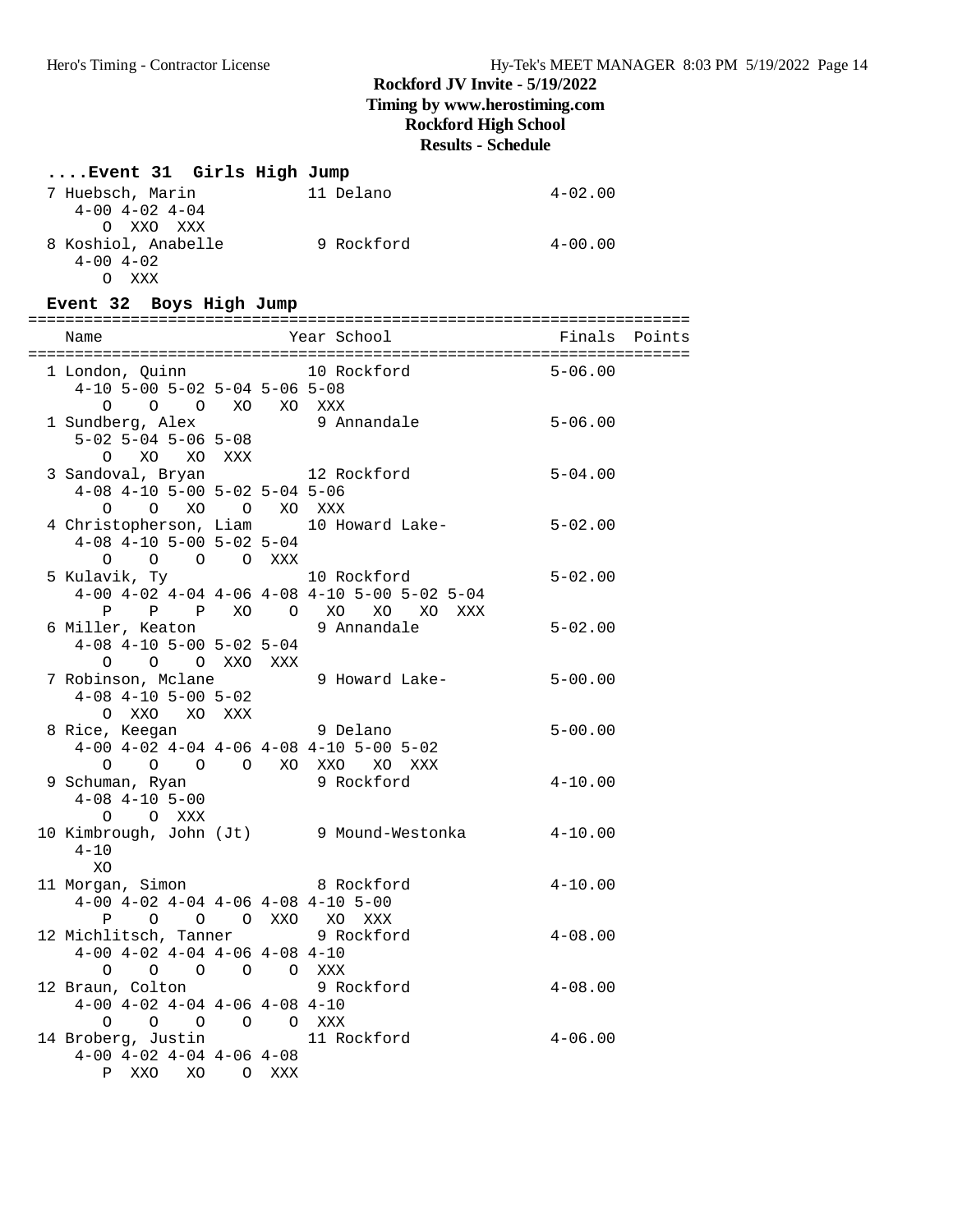# **Timing by www.herostiming.com**

# **Rockford High School**

# **Results - Schedule**

| Event 32 Boys High Jump            |             |             |  |  |  |  |
|------------------------------------|-------------|-------------|--|--|--|--|
| 15 Boerboom, Adam                  | 8 Rockford  | $4 - 06.00$ |  |  |  |  |
| $4-00$ $4-02$ $4-04$ $4-06$ $4-08$ |             |             |  |  |  |  |
| $\Omega$<br>XO.<br>XO<br>XXX<br>P  |             |             |  |  |  |  |
| 16 Tauber, Drew                    | 9 Rockford  | $4 - 04.00$ |  |  |  |  |
| $4-00$ $4-02$ $4-04$ $4-06$        |             |             |  |  |  |  |
| $\Omega$<br>∩<br>$\Omega$<br>XXX   |             |             |  |  |  |  |
| 17 Mager, Tyler                    | 9 Rockford  | $4 - 02.00$ |  |  |  |  |
| $4 - 00$ $4 - 02$ $4 - 04$         |             |             |  |  |  |  |
| ∩<br>xxx<br>O                      |             |             |  |  |  |  |
| -- Alston, Darius                  | 9 Annandale | ΝH          |  |  |  |  |
| $4 - 0.8$                          |             |             |  |  |  |  |
| XXX                                |             |             |  |  |  |  |

# **Event 33 Girls Long Jump**

| 1 Gillman, Alyssa                 7 Rockford<br>13-06 13-11 14-03 |                        | $14 - 03.00$ |  |
|-------------------------------------------------------------------|------------------------|--------------|--|
| 2 Miller, Justine 10 Rockford<br>13-09.25 13-00.50 13-05          |                        | $13 - 09.25$ |  |
| 3 Borg, Anna<br>13-08.50 12-10 FOUL                               | 9 Mound-Westonka       | $13 - 08.50$ |  |
| 4 Tepley, Jackie<br>FOUL 13-08.25 13-02                           | 10 Howard Lake-        | $13 - 08.25$ |  |
| 5 Ashfield, Jade<br>11-11 13-08 13-02                             | 10 Rockford            | $13 - 08.00$ |  |
| 6 McDonald, Mara<br>$11-09$ $12-07.50$ $13-07$                    | 9 Delano               | $13 - 07.00$ |  |
| 7 Pennings, Lucy<br>$12-04$ $13-01$ $11-01$                       | 7 Rockford             | $13 - 01.00$ |  |
| 8 Huber, Makayla<br>FOUL 13-01 FOUL                               | 9 Rockford             | $13 - 01.00$ |  |
| 9 Sandberg, Rachel<br>FOUL 12-11.25 FOUL                          | 9 Rockford             | $12 - 11.25$ |  |
| 10 Millerbernd, Hallie<br>12-07 12-10 12-10                       | 11 Howard Lake-        | $12 - 10.00$ |  |
| 11 Witt, Olivia<br>$9-04$ 12-08.50 9-09                           | 11 Delano              | $12 - 08.50$ |  |
| 12 Krzmarick, Nicole<br>$12-07.50$ $12-05$ $11-10$                | 9 Howard Lake-         | $12 - 07.50$ |  |
| 13 Weltzin, Lori<br>$9-08$ $11-08.50$ $11-03$                     | 9 Mound-Westonka       | $11 - 08.50$ |  |
| 14 Rashleger, Claire<br>$9-07$ $11-05$ $11-05.50$                 | 9 Mound-Westonka       | $11 - 05.50$ |  |
| 15 Thiemann, Autumn<br>$10-02$ $8-10$ $11-02$                     | 12 Howard Lake-        | $11 - 02.00$ |  |
| 16 Trefz, Ina<br>FOUL FOUL 10-09                                  | 12 Annandale           | $10 - 09.00$ |  |
| 17 Paul, Brianna<br>FOUL FOUL 9-10                                | 9 Howard Lake- 9-10.00 |              |  |
| 18 Erickson, Audrey<br>FOUL FOUL 8-00                             | 10 Annandale           | $8 - 00.00$  |  |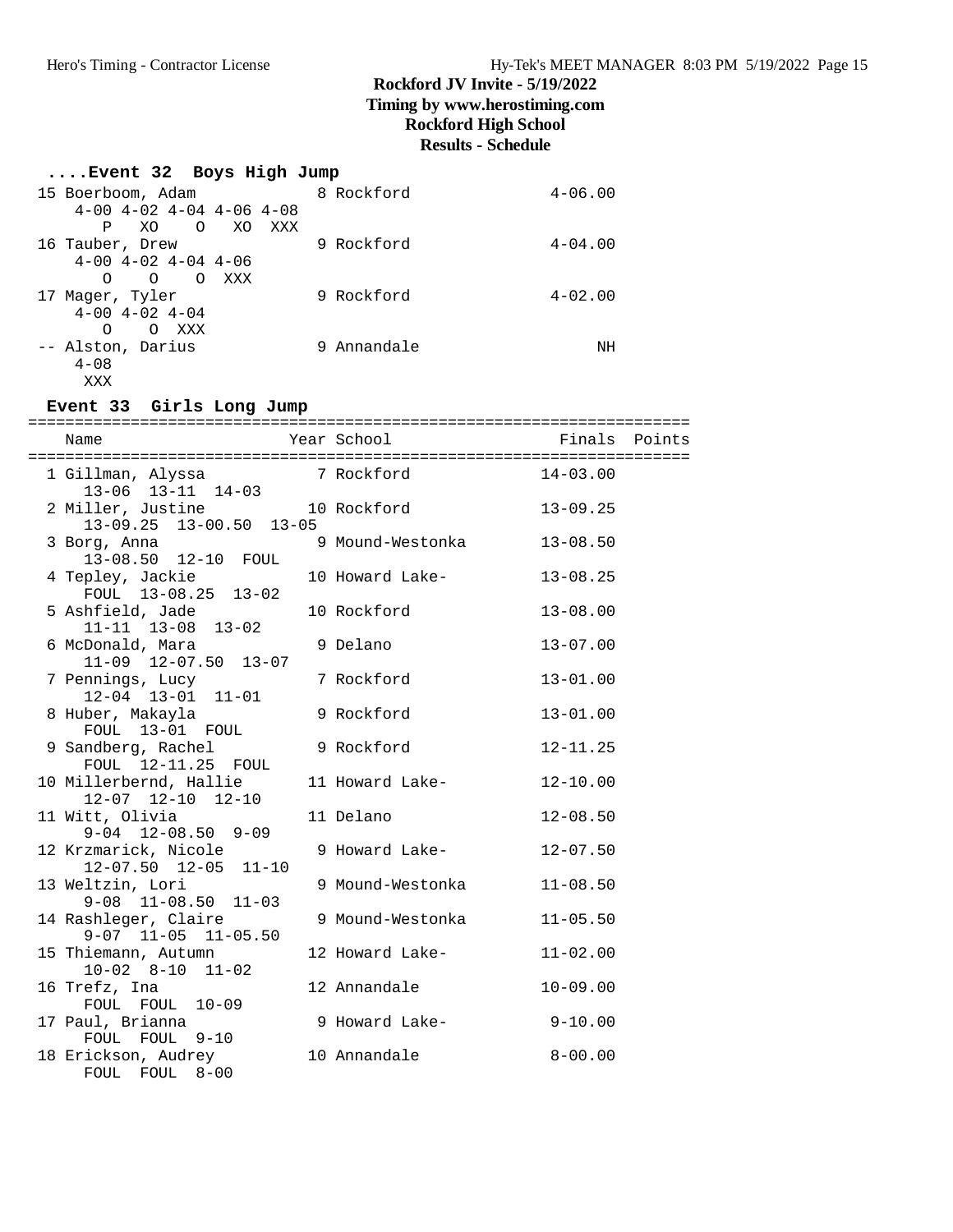# **....Event 33 Girls Long Jump**

FOUL 11-11 12-00

| -- Ham, Ashley<br>FOUL FOUL FOUL                   |           | 9 Mound-Westonka  | FOUL          |  |
|----------------------------------------------------|-----------|-------------------|---------------|--|
| -- Sullivan, Adrianna<br>FOUL FOUL FOUL            |           | 9 Mound-Westonka  | FOUL          |  |
| -- Guggemos, Anne<br>FOUL FOUL FOUL                |           | 7 Howard Lake-    | FOUL          |  |
| -- Westberg, Megan<br>FOUL FOUL FOUL               |           | 10 Delano         | FOUL          |  |
| Event 34 Boys Long Jump                            |           |                   |               |  |
| Name                                               |           | Year School       | Finals Points |  |
| 1 Faber, Tristan 10 Rockford<br>FOUL 17-07 18-01   |           |                   | $18 - 01.00$  |  |
| 2 Sandoval, Bryan<br>FOUL 17-03 17-06              |           | 12 Rockford       | $17 - 06.00$  |  |
| 3 White, Jacob<br>$17-00$ $16-04$ $16-10$          |           | 7 Rockford        | $17 - 00.00$  |  |
| 4 Smith, Tommy<br>15-08.50 16-06.75 16-05.50       |           | 9 Rockford        | $16 - 06.75$  |  |
| 5 Sexton, Brenden<br>FOUL FOUL 15-10               |           | 9 Mound-Westonka  | $15 - 10.00$  |  |
| 6 Hargarten, Mason<br>15-04 15-04 15-02            |           | 9 Delano          | $15 - 04.00$  |  |
| 7 Wolf, Joseph<br>FOUL 15-02 15-04                 |           | 10 Mound-Westonka | $15 - 04.00$  |  |
| 8 Gilliland, Luke<br>FOUL 14-09.25 15-04           |           | 8 Delano          | $15 - 04.00$  |  |
| 9 Hohenstein, Jack<br>FOUL 15-02 14-09             |           | 9 Delano          | $15 - 02.00$  |  |
| 10 Zahasky, Rocco<br>$14-09.50$ $11-05.50$ $14-07$ |           | 10 Mound-Westonka | $14 - 09.50$  |  |
| 11 Dioszeghy, Samuel<br>$14-02$ $14-05.50$ $14-07$ |           | 11 Mound-Westonka | $14 - 07.00$  |  |
| 12 Jacobson, Sam<br>14-07 FOUL FOUL                |           | 10 Annandale      | $14 - 07.00$  |  |
| 13 Rasset, Vince<br>$14-02$ $14-02$ $14-03$        |           | 10 Annandale      | $14 - 03.00$  |  |
| 14 Boerboom, Adam<br>13-10 FOUL 13-04.50           |           | 8 Rockford        | $13 - 10.00$  |  |
| 15 Seemann, John<br>FOUL FOUL<br>$13 - 10$         |           | 9 Mound-Westonka  | $13 - 10.00$  |  |
| 16 Rice, Keegan<br>$13-09$ x x                     |           | 9 Delano          | $13 - 09.00$  |  |
| 17 Rice, Corey<br>FOUL 13-06 12-10.50              |           | 9 Delano          | $13 - 06.00$  |  |
| 18 Scanlon, Wyatt<br>$12-09.25$ $11-11.50$         | $12 - 01$ | 9 Delano          | $12 - 09.25$  |  |
| 19 Ladman, Max<br>12-03 12-07 FOUL                 |           | 7 Rockford        | $12 - 07.00$  |  |
| 20 Stoltenow, Reise                                |           | 10 Delano         | $12 - 00.00$  |  |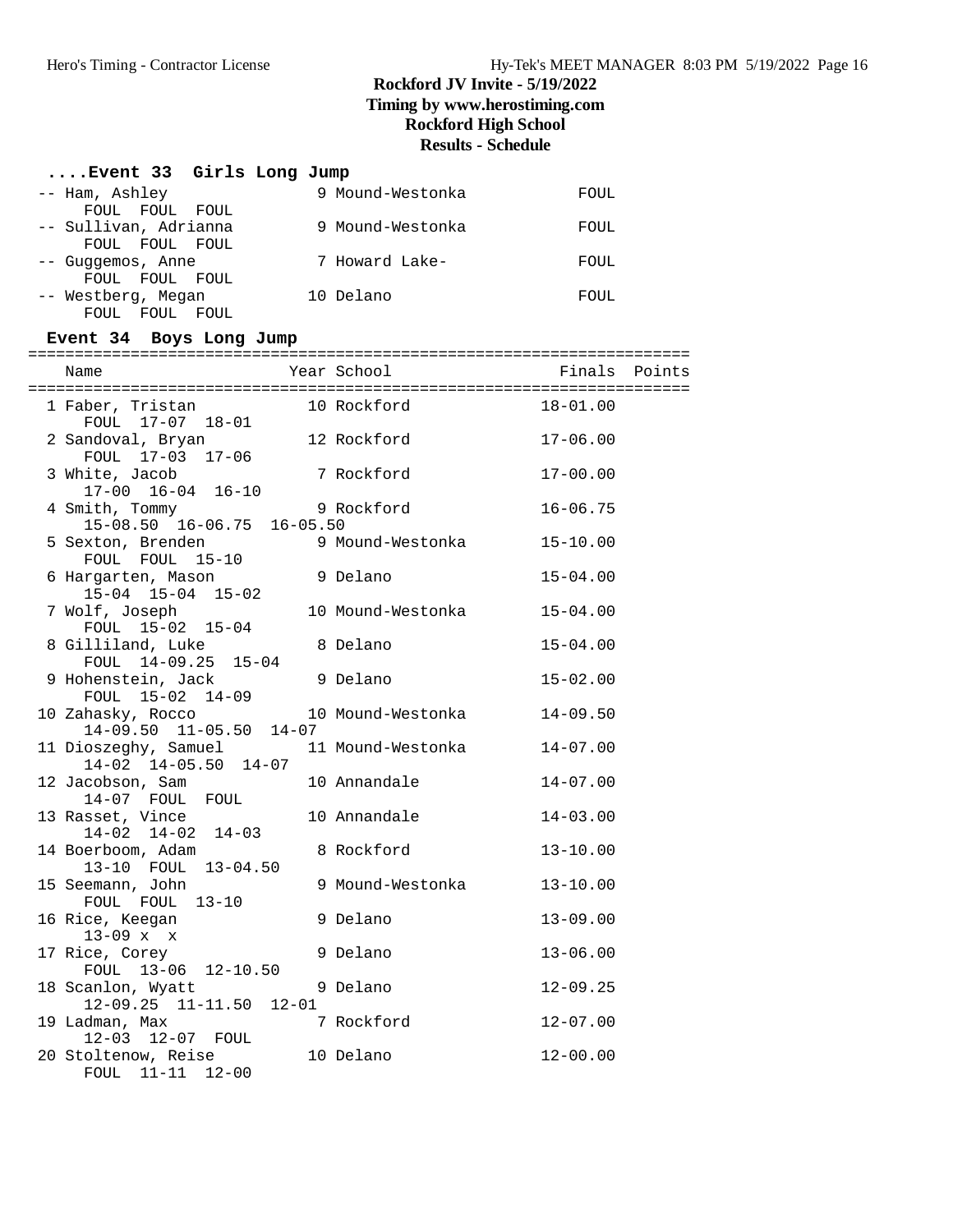#### **....Event 34 Boys Long Jump** 21 Magnus, Cooper 9 Mound-Westonka 10-05.50 FOUL FOUL 10-05.50 -- Zillmer, Keenan 9 Howard Lake- FOUL FOUL FOUL FOUL -- Morgan, Simon 8 Rockford FOUL FOUL FOUL FOUL -- Boe, Theophilus 11 Mound-Westonka SCR **Event 35 Girls Triple Jump** ======================================================================= Name The Year School Team Points Points ======================================================================= 1 Schloeder, Alexandra 9 Rockford 31-08.00 30-00.50 31-08 31-07 2 Nemecek, Cassie 10 Mound-Westonka 31-03.50 31-03.50 FOUL 29-10.50 3 Ingle, Sierra 11 Delano 30-04.50 28-09 30-04.50 27-07 4 Woodward, Natalie 7 Rockford 29-03.00 29-03 26-11 29-03 5 Millerbernd, Hallie 11 Howard Lake- 29-03.00 26-10 25-04 29-03 6 Evans, Mckenna 8 Rockford 28-06.50 28-06.50 27-11.50 28-06 7 Doboszenski, Peyton 9 Rockford 28-06.50 28-06.50 27-06.50 28-02.50<br>8 Huber, Makayla 9 Ro 9 Rockford 28-03.50 FOUL 28-03.50 FOUL 9 Lockwood, Natalie 7 Rockford 26-04.00<br>FOUL FOUL 26-04 FOUL FOUL 26-04 10 Schmatz, Lydia 9 Rockford 23-01.00 FOUL 22-07 23-01 11 Schmidt, Ally 7 Howard Lake- 23-00.50 FOUL 23-00.50 22-04

#### **Event 36 Boys Triple Jump**

| Name |                 |                  |                                                       | Year School       | Finals Points |  |
|------|-----------------|------------------|-------------------------------------------------------|-------------------|---------------|--|
|      | 1 Hall, Jack    |                  |                                                       | 10 Mound-Westonka | $37 - 02.00$  |  |
|      |                 | 2 Anderson, Mark | $35 - 11.50$ $37 - 02$ $36 - 09.50$                   | 11 Delano         | $34 - 09.00$  |  |
|      |                 |                  | $31 - 09.50$ $34 - 09$ $34 - 03$<br>3 Boe, Theophilus | 11 Mound-Westonka | $34 - 09.00$  |  |
|      | 4 Jacobson, Sam |                  | $31 - 01.50$ $33 - 08.50$ $34 - 09$                   | 10 Annandale      | $33 - 01.00$  |  |
|      |                 | 32-11 FOUL 33-01 |                                                       | 12 Delano         | $31 - 02.00$  |  |
|      |                 | 5 Johnson, Logan | $31 - 02$ $30 - 06$ $30 - 10.50$                      |                   |               |  |
|      | 6 Robran, Ethan |                  | $30 - 09$ $31 - 01$ $29 - 11$                         | 7 Rockford        | $31 - 01.00$  |  |
|      | 7 Brun, Charles |                  | $30 - 03$ $30 - 10$ $28 - 06$                         | 8 Rockford        | $30 - 10.00$  |  |
|      |                 |                  |                                                       |                   |               |  |